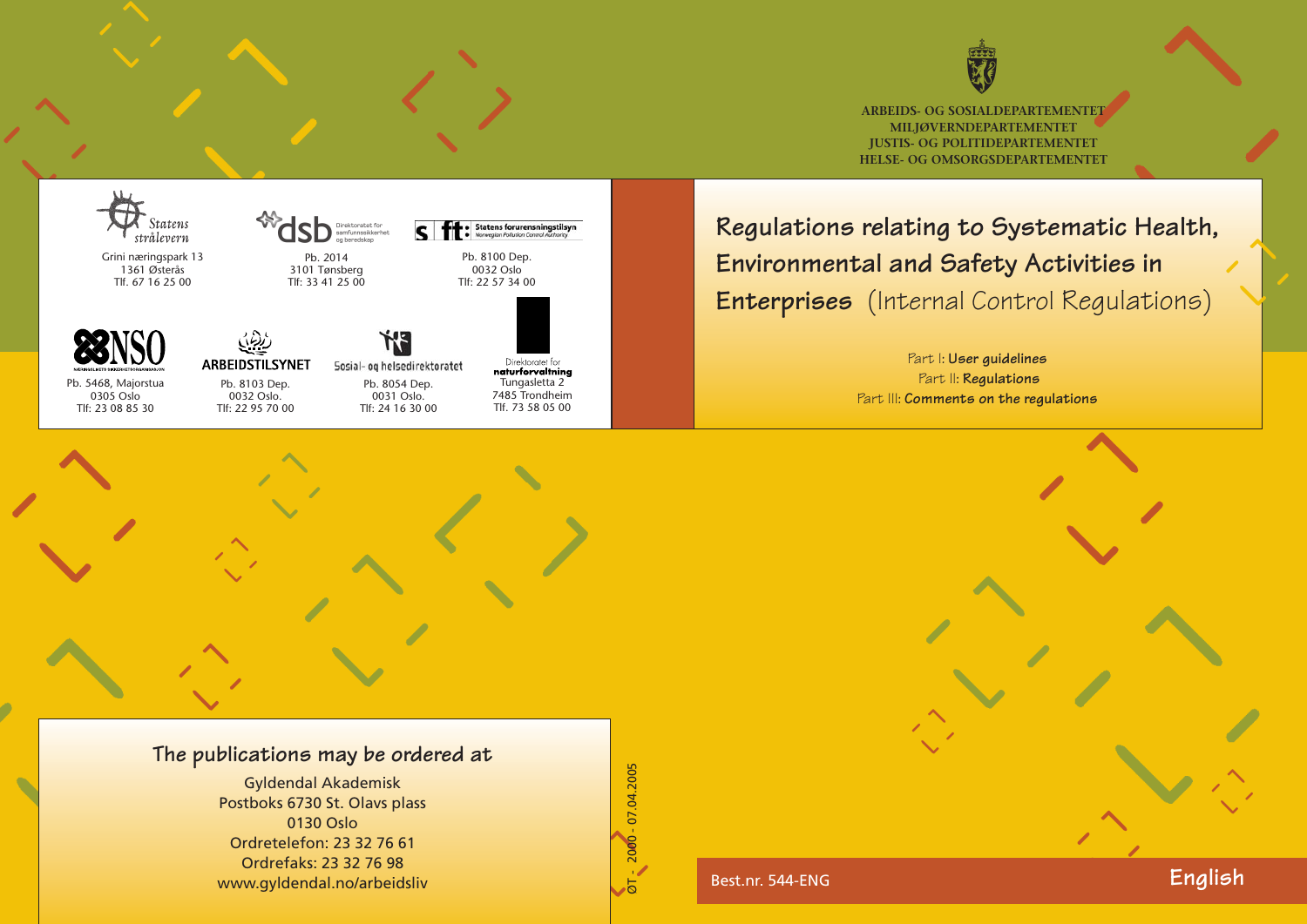**Regulations relating to Systematic Health, Environmental and Safety Activities in Enterprises** 

# **(Internal Control Regulations)**

PART I: **User guidelines**

> PART II: **Regulations**

PART III: **Comments on the regulations**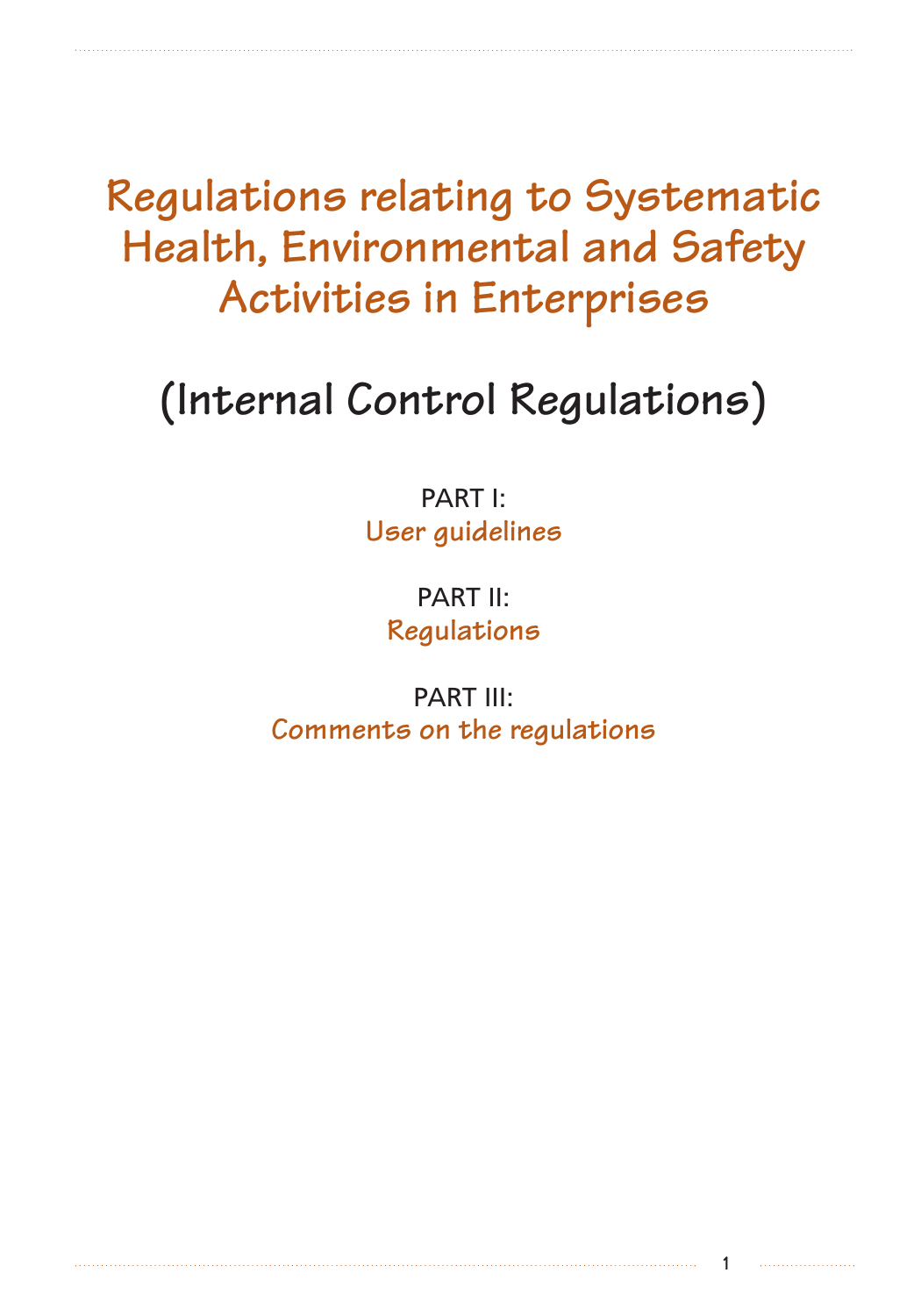Regulations issued December 1996. English translation June 1998. Updated English translation May 2003 and April 2005 Directorate of Labour Inspection Postboks 8103 Dep, 0032 Oslo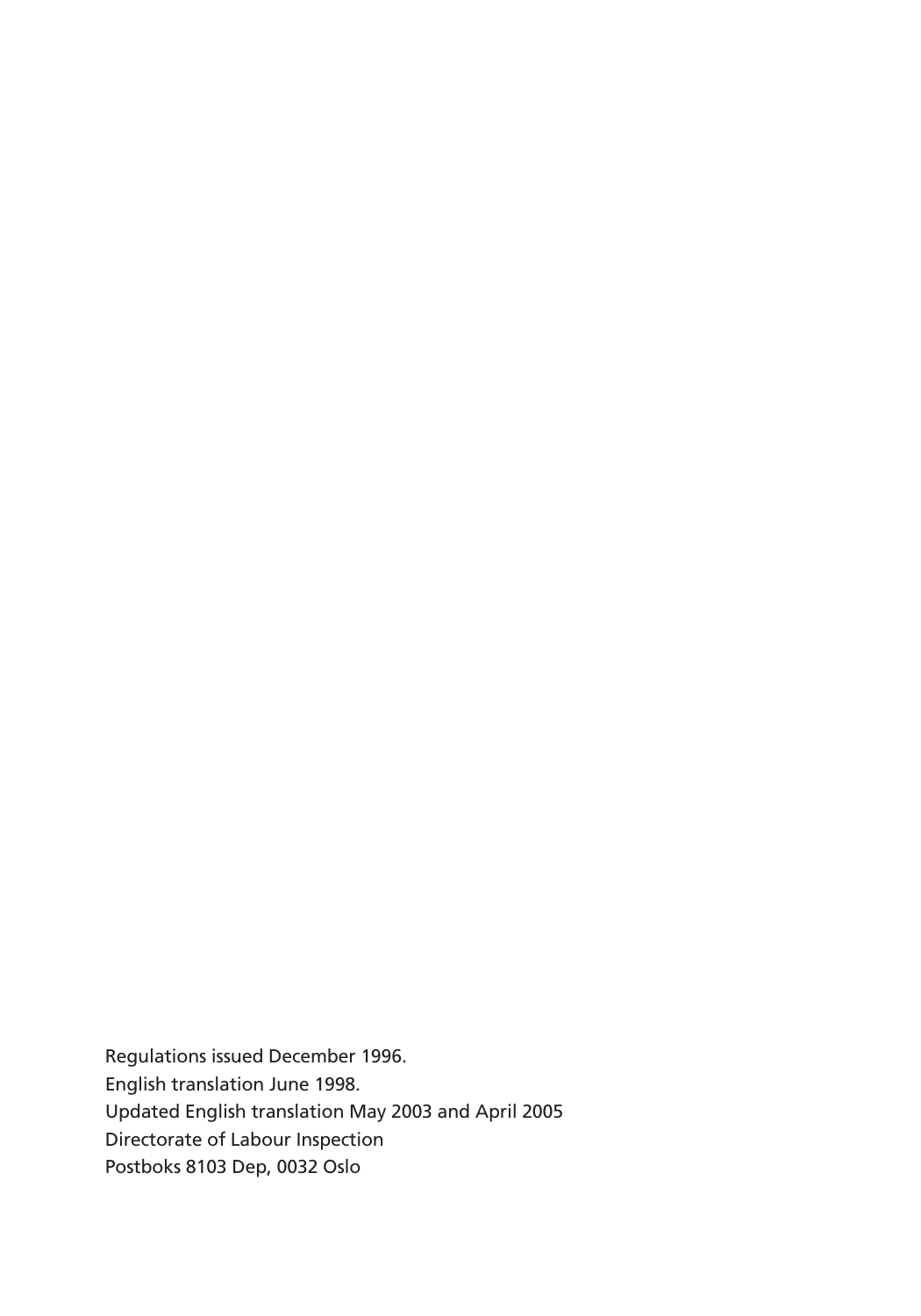# **Contents**

### *Systematic health, environmental and safety (HES) activities: their introduction and operation*

## *Regulations*

| Section 1  |                                             |
|------------|---------------------------------------------|
| Section 2  |                                             |
| Section 3  | Definitions 20                              |
| Section 4  | Obligation to maintain internal control. 20 |
| Section 5  | Content of systematic health, environ-      |
|            | mental and safety activities.               |
|            | Documentation requirements 21               |
| Section 6  | Co-ordination  22                           |
| Section 7  | Supervisory authority 22                    |
| Section 8  | Exemptions  22                              |
| Section 9  |                                             |
| Section 10 | Sanctions 23                                |
| Section 11 | Commencement 23                             |

### *Comments on the regulations*

| Section 2 |                                             |  |  |
|-----------|---------------------------------------------|--|--|
| Section 4 | Obligation to maintain internal control. 25 |  |  |
| Section 5 | Content of systematic health, environ-      |  |  |
|           | mental and safety activities.               |  |  |
|           | Documentation requirements  27              |  |  |
| Section 6 | Co-ordination 28                            |  |  |
| Section 7 | Supervisory authority 30                    |  |  |
| Section 8 | Exemptions 31                               |  |  |
| Section 9 | Appeals 31                                  |  |  |
|           |                                             |  |  |

*Part I is a simple useroriented guide on how to meet the minimum requirements as to systematic health, environmental and safety activities (internal control), and is specifically addressed to small business enterprises*

*Part II is the actual text of the regulations in extenso.*

*Part III provides explanatory comments on the regulations.*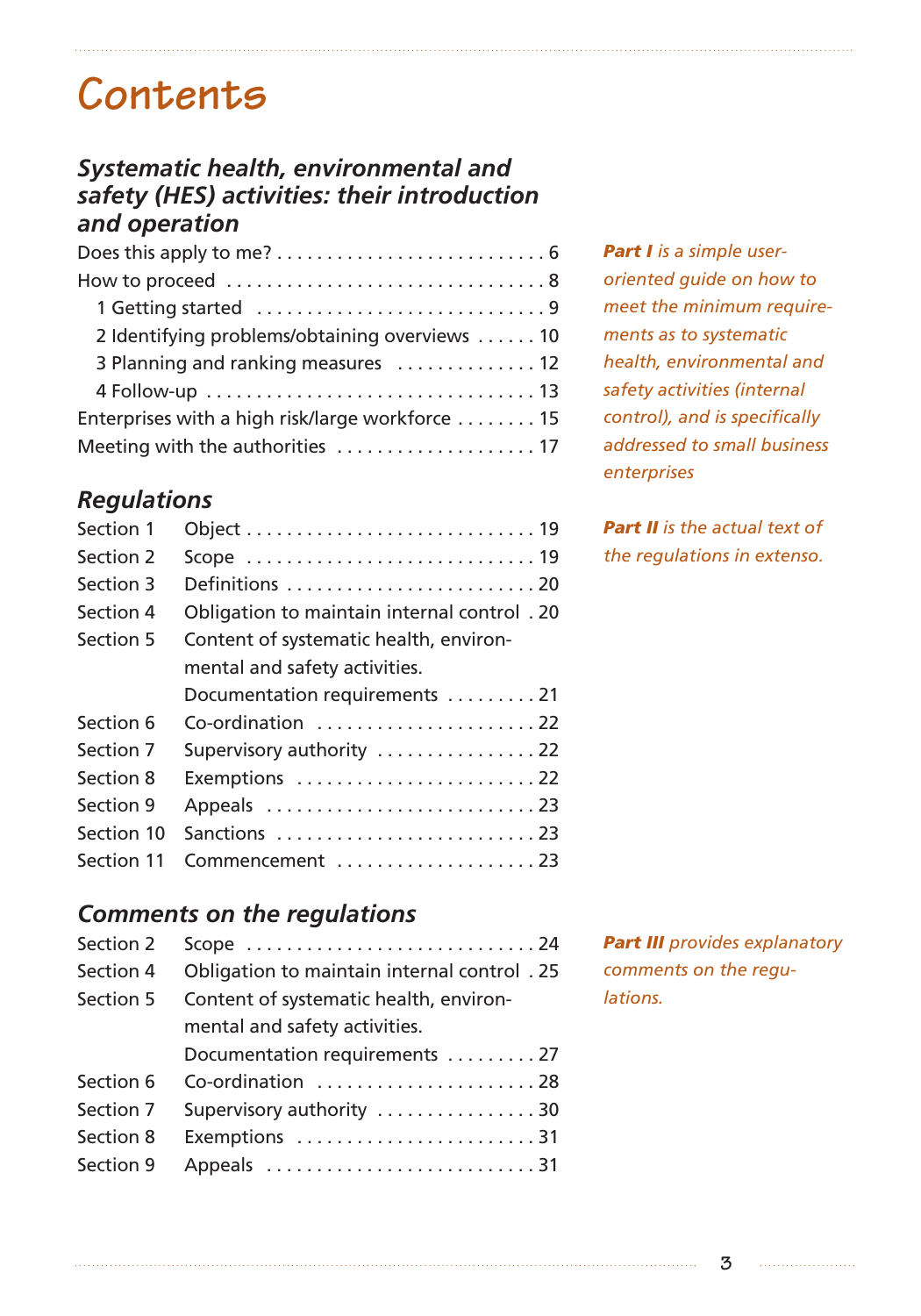# **Introduction**

Good, safe work practices; clear definition and allocation of responsibilities; orderly, tidy work premises; safe products and consumer services making for high-quality work and improved performance. This is what systematic health, environmental and safety activities (internal control) are all about. Having someone to keep a watchful eye, and take action if something goes wrong, is a precondition for maintaining a high standard of work and products.

The best results are achieved by systematic improvements, not by piecemeal efforts at the last moment. Doing things right the first time pays. Taking chances is bad business. Prevention is better and cheaper than repairs.

Active participation by everyone is important, at the same time as the management must accept its responsibilities. Know-how and capability must be sustained: this is essential if a systematic approach to health, the environment and safety is to work.

Best of luck with a better life at work!

*The Regulations relating to Systematic Health, Environment and Safety Activities in Enterprises (Internal Control Regulations) were laid down by Royal Decree of 6 December 1996 and became effective on 1 January 1997. The regulations require the person responsible for an enterprise to ensure that requirements set out in the Working Environment Act, the Pollution Control Act, in legislation on prevention of fires and explosions, the Product Control Act, the Civil Defence Act, the Electrical Installations and Electrical Equipment Act and the Gene Technology Act are complied with in a systematic manner.*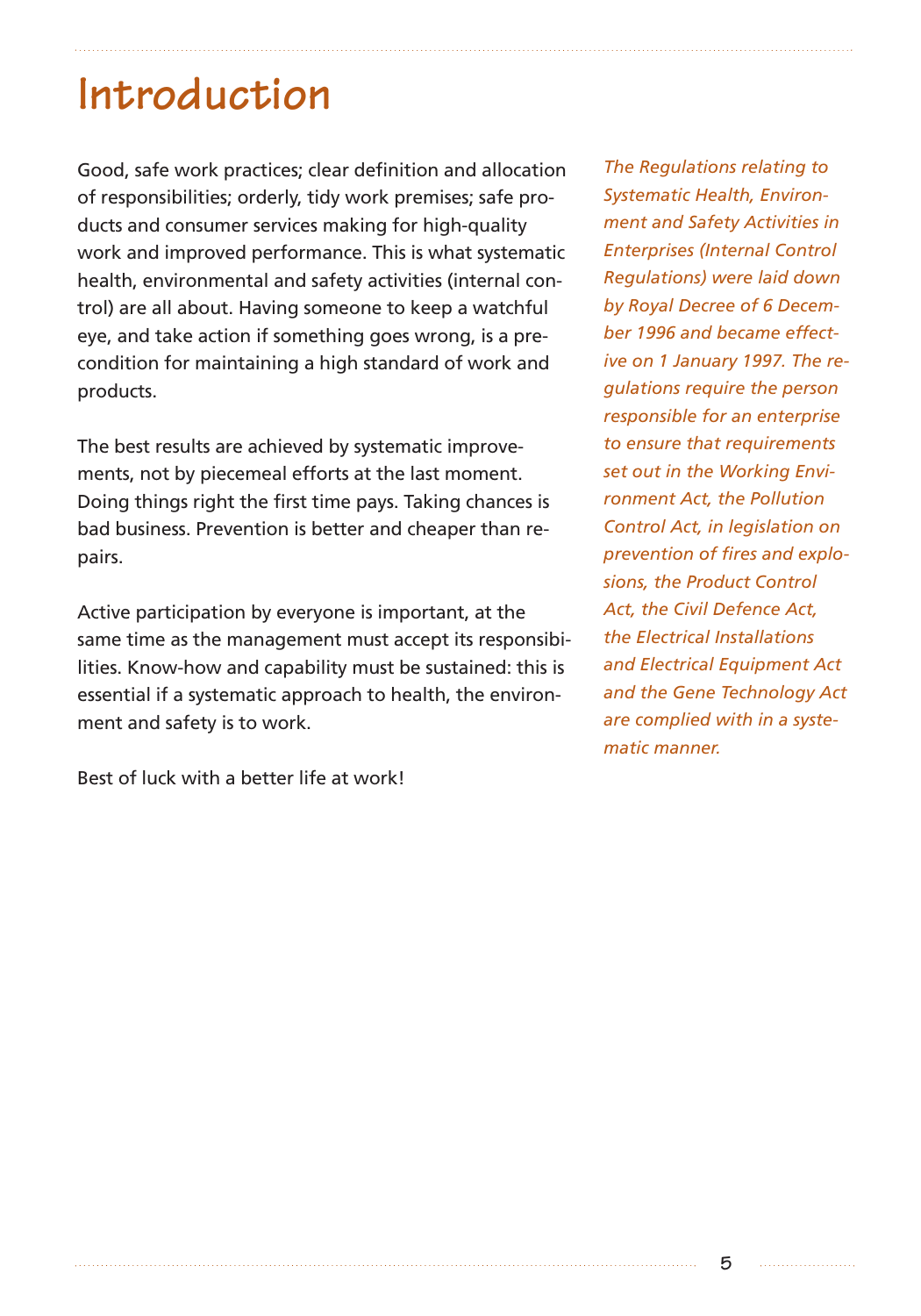# **Systematic health, environmental and safety (HES) activities: their introduction and operation**

## *Does this apply to me?*

The regulations apply to managers, employees and employee representatives in both public and private enterprises, and they may also apply to one-man enterprises. They also apply if your products or services may harm customers or users. They do not apply to private individuals or consumers.

*The figure illustrates that systematic health, environmental and safety activities have to be adapted to differing enterprise conditions.*

- *With low risk and a small workforce, HES activities are simple and straightforward*
- *With high risk, e.g. in diving operations, HES activities are more extensive. The same is true for low-risk enterprises employing a large workforce*

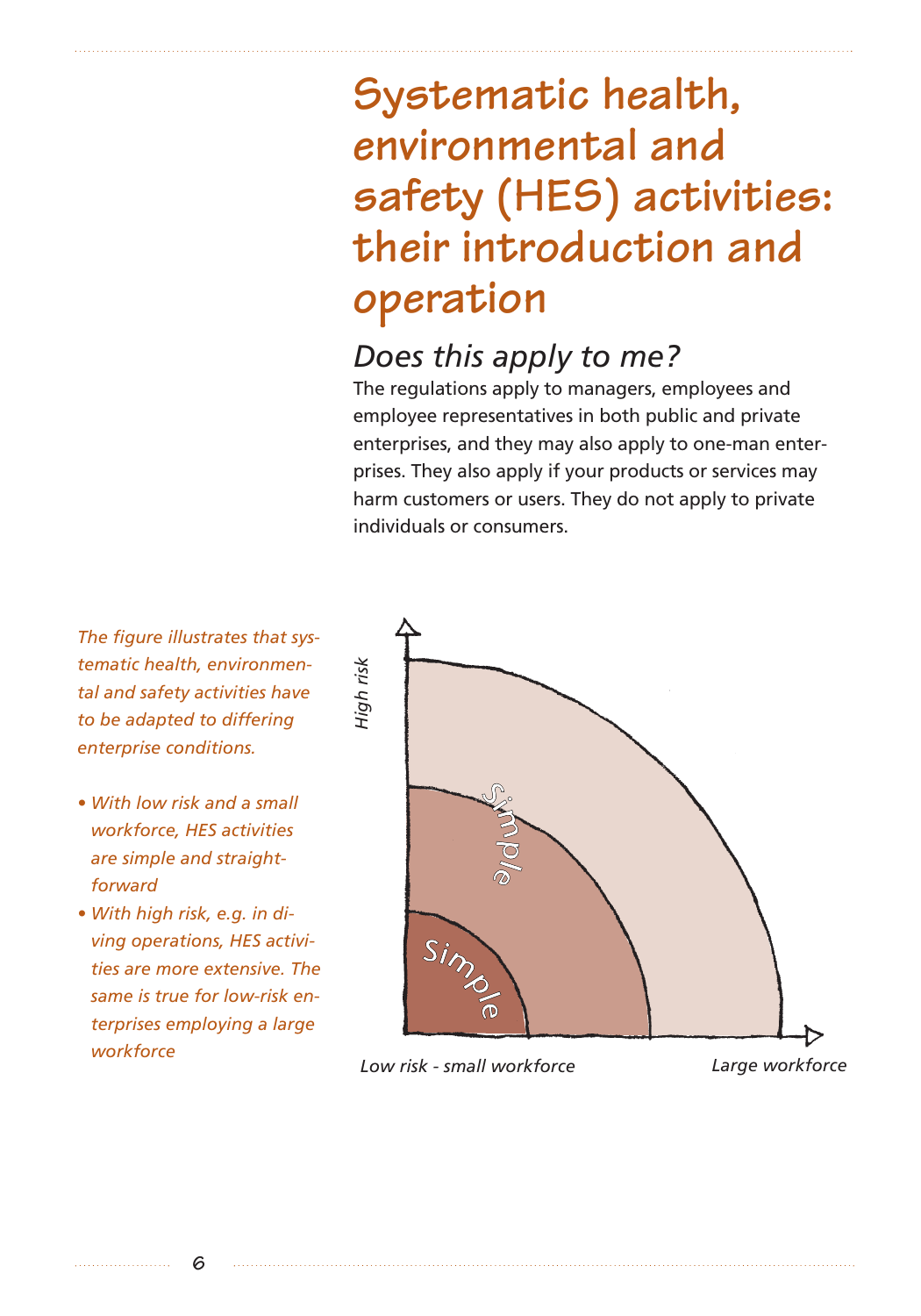## *HES activities must be adapted to the enterprise concerned*

If your enterprise belongs in the green area of the illustration, then the first part of the brochure up to page 14 applies to you.

If your enterprise belongs in the yellow or red area, the health, environmental and safety activities will be more extensive. Some of the requirements are dealt with on pages 15 and 16, and you will find fuller information in the comments on the regulations in part III.

## *Managers*

As a manager you are responsible for taking the initiative, providing motivation and laying the basis for the introduction and follow-up of health, environmental and safety activities.

## *Employees and their representatives*

As an employee you have rights and obligations and you play a key role in health, environmental and safety activities. In order to achieve a good result, employees must necessarily participate in planning, in the day-to-day HES work, in identifying problem areas and in reaching good solutions. This can be done through the safety delegate(s), the working environment committee, employee representatives or other employees.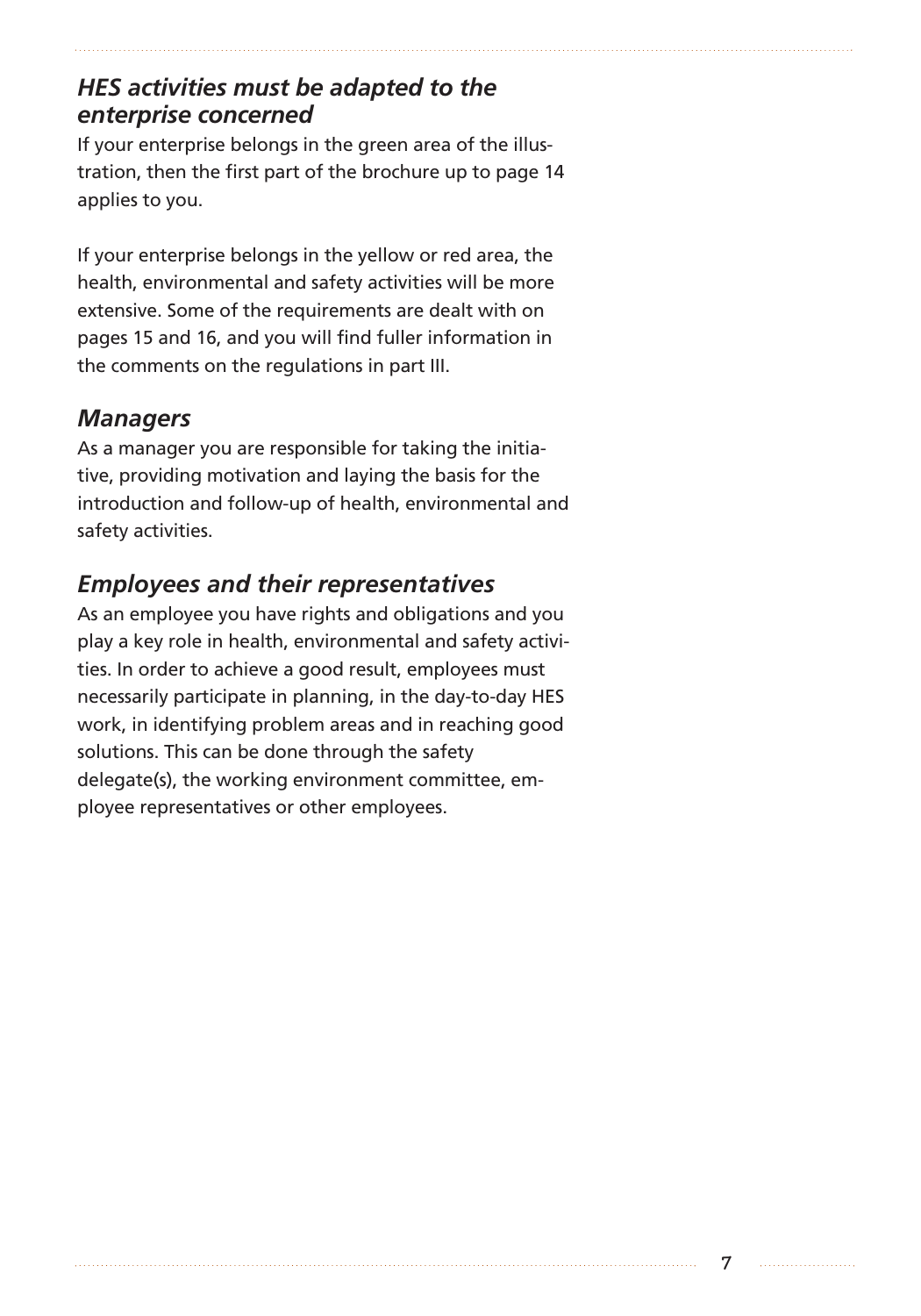*Are you uncertain what health, environmental and safety activities entail?*

*Get in touch with the supervisory authorities. You will find addresses and telephone numbers on the back cover.*

*Trade, employer and worker organisations can also provide guidance in health, environmental and safety matters.*

*Getting started*

## *How to proceed*

Health, environmental and safety activities can be planned as follows:

## *Getting started*

- taking the initiative
- providing information and motivation
- setting objectives and defining responsibilities and lines of delegation
- organising and planning the introduction of HES activities

## *Identifying problems/obtaining overviews*

- obtaining an overview of relevant laws and regulations
- surveying existing health, environmental and safety routines
- identifying problem areas

## *Planning and ranking measures*

- planning and ranking measures in order of priority
- drawing up an action plan for implementation

### *Follow-up*

- carrying measures through
- rectifying errors and shortcomings
- making improvements a natural part of day-to-day operations
- undertaking regular reviews

*Identifying problems/ obtaining overviews*

*Planning and ranking measures* 

*Follow-up*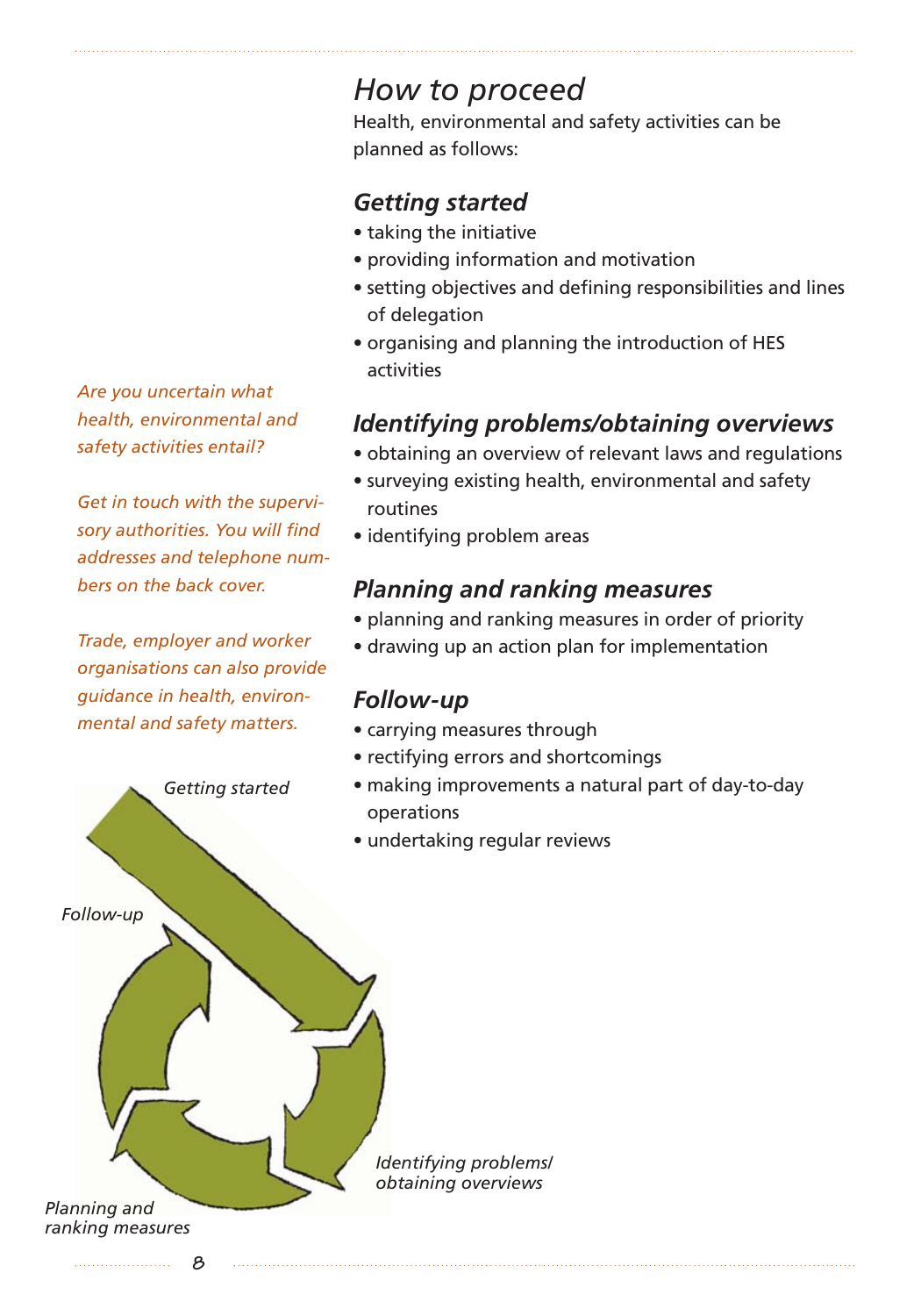# **1 • Getting started**

## *Taking the initiative*

In your capacity as manager you must take the initiative to get HES activities started, but the actual work must be done in collaboration with the employees. Make sure that everyone is informed at an early stage about what is going to happen. Thorough, good information opens the way for co-operation and makes for the best result.

## *Providing information and motivation*

As an employee you must participate in the process. It is essential that you, who are dealing with problems on a daily basis, contribute your experience and suggest solutions, for example when routines are prepared and updated. This will ensure that the routines fit in with realities.

## *Setting objectives and defining responsibilities and lines of delegation*

Objectives must be set for health, environmental and safety activities. The objectives (see illustration) must be written down; they are binding and are a signal that the enterprise takes HES activities seriously. Once an overview of problems and hazards has been obtained, concrete objectives must be drawn up.

Duties, responsibilities and lines of delegation must be clarified. Persons with responsibility must have the knowledge and authority to take action when circumstances require. An overview of the organisation of HES activities must be put down in writing and might be worded as shown in the illustration.

## *Organising and planning the introduction*

Set up preferably a broad-based group and ensure that one person has responsibility and authority to move its work forward.

#### **Objectives**

Our aim is to prevent accidents and damage to the environment and health in order to promote wellbeing at work. The effects of our operations on the external environment must be kept to an absolute minimum. Our products and services must be safe for our customers. This must be achieved by ensuring that health, environment and safety activities are planned and given the same priority as production, service and finance.

#### **Organisation**

The managing director has overall responsibility for ensuring that the laws and regulations governing the enterprise are complied with.

The supervisor/foreman is responsible for monitoring his particular area of the enterprise and for taking any action necessary, and reports to the managing director.

Employees are responsible for reporting to their immediate superior any health, environmental and safety problems that are not resolved on the spot.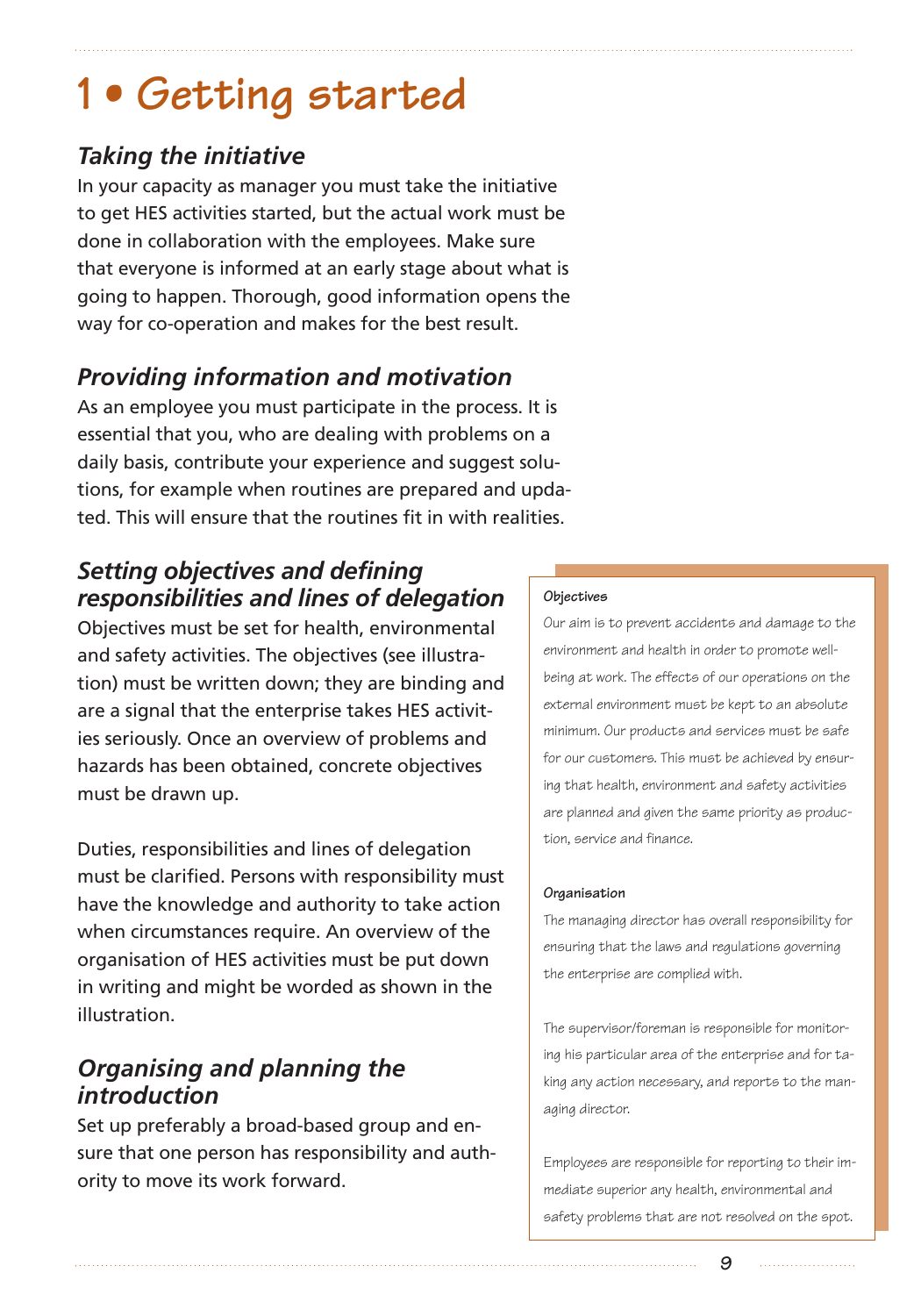# **2 • Identifying problems/ obtaining overviews**

## *Obtaining an overview of relevant laws and regulations*

There are many laws and regulations. It is important to find out which of them apply to the enterprise and its products and services. Contact the supervisory authorities if you are in doubt.

## *Taking stock of existing health, environmental and safety routines*

The next step is to obtain an overview of routines that already exist. They may be routines for training, use of protective equipment, use of machinery, cleaning of work premises, treatment of waste and fire drills.

## *Systematisation and safekeeping of documents*

Existing documentation has to be systematised and kept easily accessible, preferably in a loose-leaf binder. Examples of such documentation are: employment contracts, records of injuries and absence due to illness, certificates of completed safety-delegate training, routines for ensuring that products satisfy safety requirements, agreements on treatment of waste and documentation of fire protection.

## *Identifying health, environmental and safety problems*

Identifying health, environmental and safety problems ranges all the way from investigating employees' wellbeing and teamwork to investigating physical conditions. Is there anything in the enterprise's daily operations that may be harmful? How great is the risk? It may be a matter of repetitive strain ailments, occupational diseases, personnel conflicts, noise, fire hazards, risk of polluting the external environment, harm caused to customers/ users by the enterprise's products and services, etc.

*What is risk?*

*Risk means the chance of an undesired event taking place and its consequences.*

*It could be a matter not only of major accidents, but also of problems to do with teamworking, repetitive strain injuries, disease, pollution risks, etc.*

#### *Risk analysis*

*You can make a simple risk analysis at your enterprise by asking three simple questions:*

*What can go wrong?*

*What can we do to prevent it?*

*What can we do to reduce the consequences if something does go wrong?*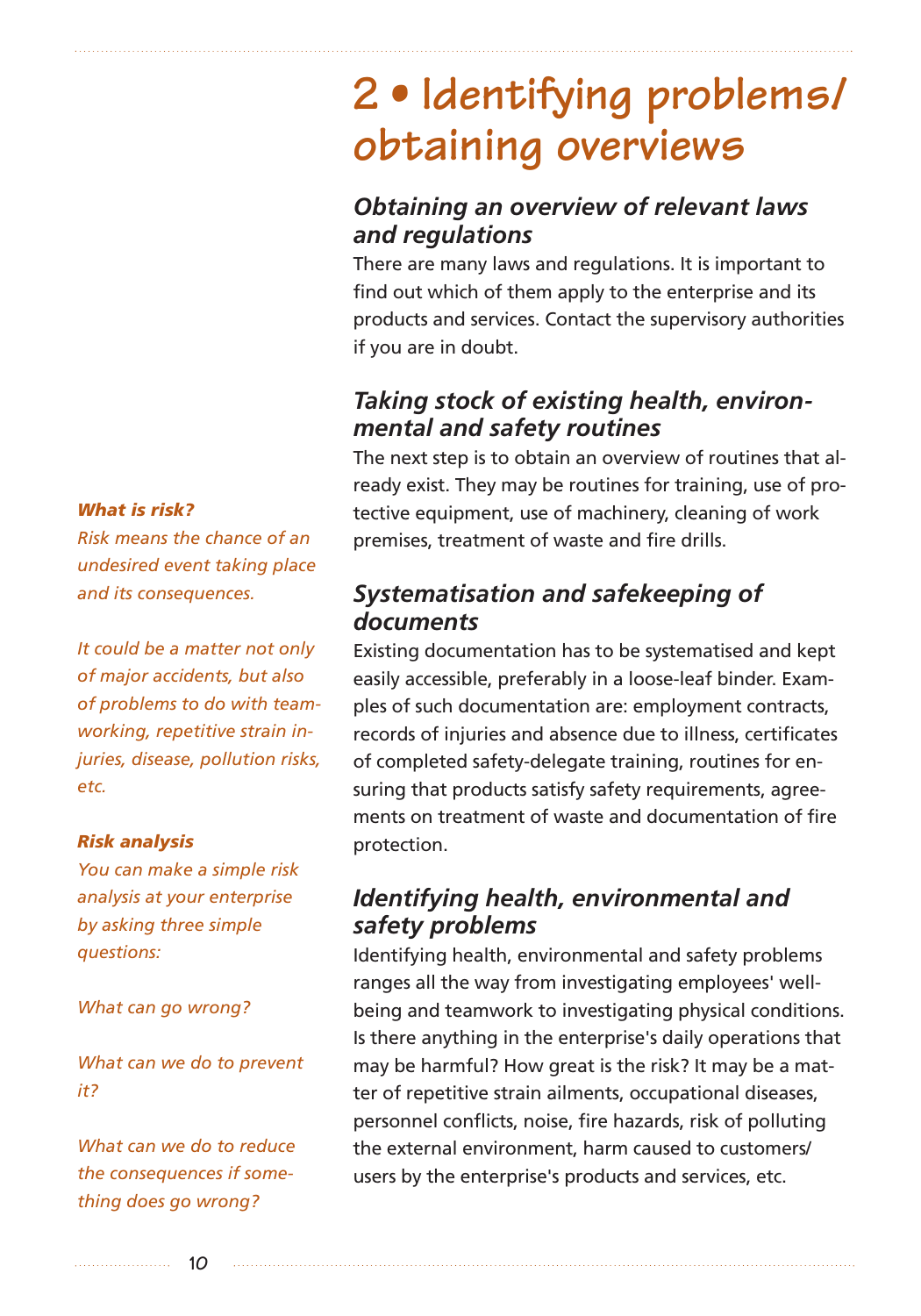A problem-identification sheet can serve as a guide to what to look for, and will also provide an overview of what action has been taken and what remains to be done. It should be formulated to suit your enterprise. It could, be on the lines of the simple sheet below:

| Area                                         | OK         | Improvement<br>needed | Comments                               |
|----------------------------------------------|------------|-----------------------|----------------------------------------|
| Organisational/physical<br>work environment. |            |                       |                                        |
| Absence from illness                         |            | $\sqrt{ }$            | Identify cause                         |
| Personnel conflicts                          | $\sqrt{ }$ |                       |                                        |
| Heavy lifting                                |            | $\sqrt{}$             | Obtain lifting device                  |
| Order and tidiness                           |            |                       |                                        |
| Treatment of waste                           |            | $\sqrt{}$             | Much mingling of waste                 |
|                                              |            |                       | – enforce sorting                      |
| Chemicals storage facilities                 | $\sqrt{ }$ |                       |                                        |
| Signboarding and information                 | $\sqrt{}$  |                       | Rectified after previous round         |
| Maintenance/cleaning                         |            | $\sqrt{}$             | Poor, tighten up routines              |
| Fire and pollution                           |            |                       |                                        |
| Escape routes                                | $\sqrt{}$  |                       | Have been cleared                      |
| Fire extinguishers                           |            | $\sqrt{}$             | Poor, introduce new routine            |
| Oil-fired heating                            |            | $\sqrt{}$             | Underground oil tank - check for leaks |
| Electrical system                            |            |                       |                                        |
| Wiring                                       |            | $\sqrt{ }$            | Loose wiring in Production Dept.       |
| Light fittings                               |            | $\sqrt{}$             | Defective fittings in Production Dept. |
| Electrical products                          | $\sqrt{ }$ |                       |                                        |

**NB! Written material resulting from working with the problem-identification sheet must be systematised and kept easily accessible.** It could include correspondence, reports, results of noise and air measurements or results of measurements of the external environment, minutes of personnel meetings, checklists completed on safety inspection rounds, etc.

The safety and health personnel (enterprise health service) will often be able to give practical assistance with problem-identification surveys. If advanced equipment or special capabilities are needed, outside assistance should be obtained.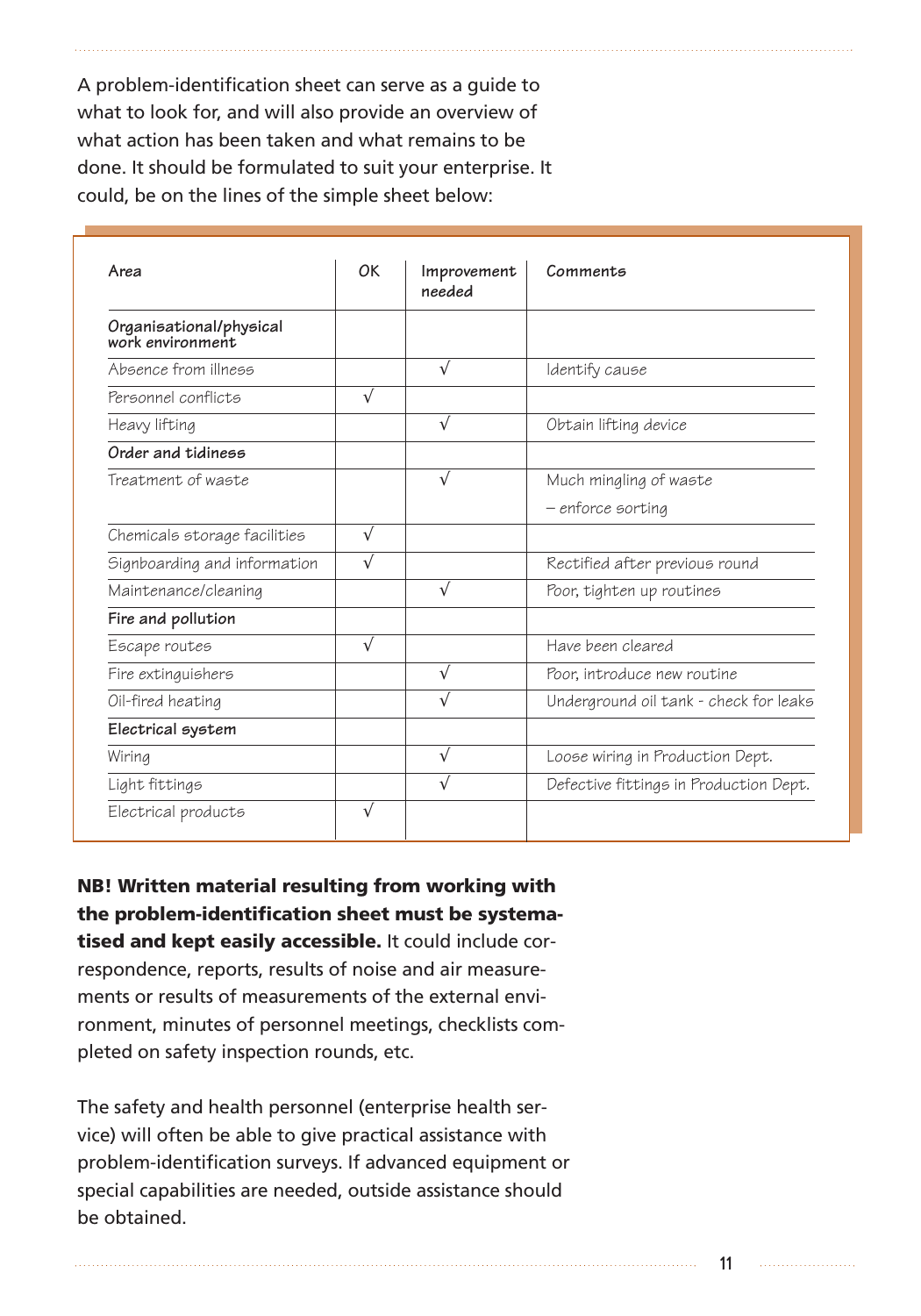# **3 • Planning and ranking measures**

Problem-identification surveys afford an overview of what improvements are needed. The next step is for the managing director, the employees and their representatives in conjunction to plan and rank priorities. The safety delegate(s) and working environment committee, where they exist, should be consulted. To ensure successful results, it is important that the person who faces the problem on a daily basis participates in the planning.

### *Drawing up an action plan for implementation*

The plan must be in writing and must show how the enterprise intends to promote health, environment and safety. The plan must be made known to all those affected. It must set out what is to be done, by whom and when (see illustration). The plan must ensure that the measures are carried through at the agreed time. Responsibility for following up the action plan and ensuring that the deadlines are observed should therefore be vested in one single person.

| What                                                        | Who | When |
|-------------------------------------------------------------|-----|------|
| Get lifting device                                          | ON  | Sept |
| Provide information<br>on routines and<br>cleaning routines | PO  | Aug  |
| Buy new fire<br>extinguishers                               | KΟ  | Aug  |
| Check condition<br>of oil tank                              | PO  | Aug  |
| Contact electrician<br>to make repairs                      | PO  | Aug  |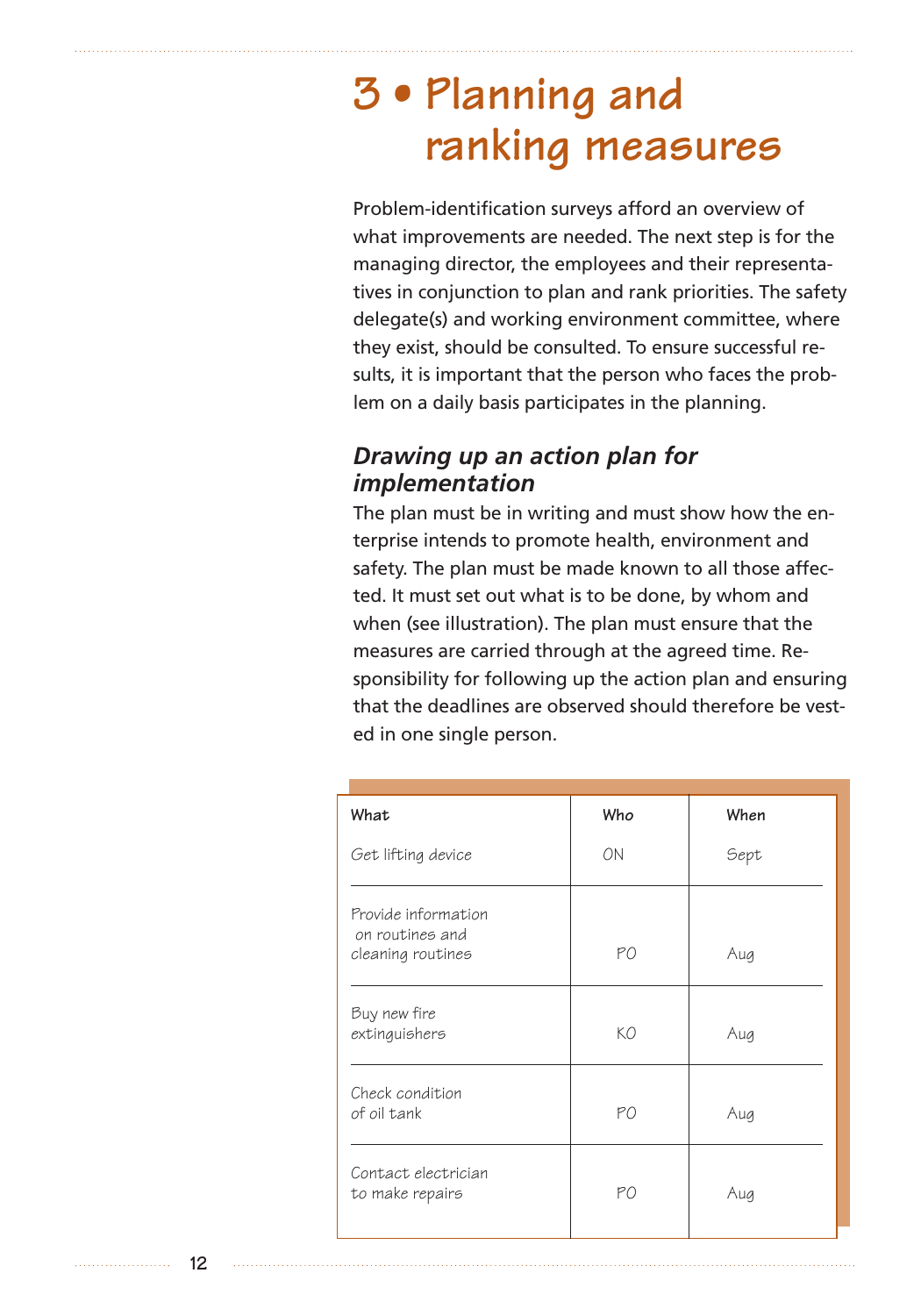# **4 • Follow-up**

## *Implementing measures*

The actual implementation of planned and prioritised measures is the most important aspect of health, environmental and safety (HES) activities. The action plan shown in the above example can be used to ensure that the measures are carried through at the right time.

## *Make improvement work a natural part of daily operations*

In your capacity as manager you are duty-bound to make sure that the HES activities function as intended. This requires regular surveys, planning of measures, checking that measures are carried through and that the desired results are achieved.

As an employee you are duty-bound to report any errors and shortcomings, and you are welcome to suggest improvements. The person best acquainted with a problem is often the best placed to find a good solution.

### *Rectifying errors and defects There must be a written routine*

(see illustration) for rectifying and preventing repetition of errors and shortcomings at the enterprise. It is important to learn from mistakes made and shortcomings discovered, to avoid their recurrence.

Do maintenance or reporting routines, for example, need to be improved?

#### **Dealing with errors and shortcomings**

#### **Purpose:**

We must ensure that errors and shortcomings are dealt with in such a way that we learn from them and prevent their recurrence.

Report errors and shortcomings to your immediate superior. Errors and shortcomings must be rectified at the point where the problem arises.

NB! Remember to write up in the action plan the measures needed to rectify errors and shortcomings. These should be followed up on at the Monday meetings.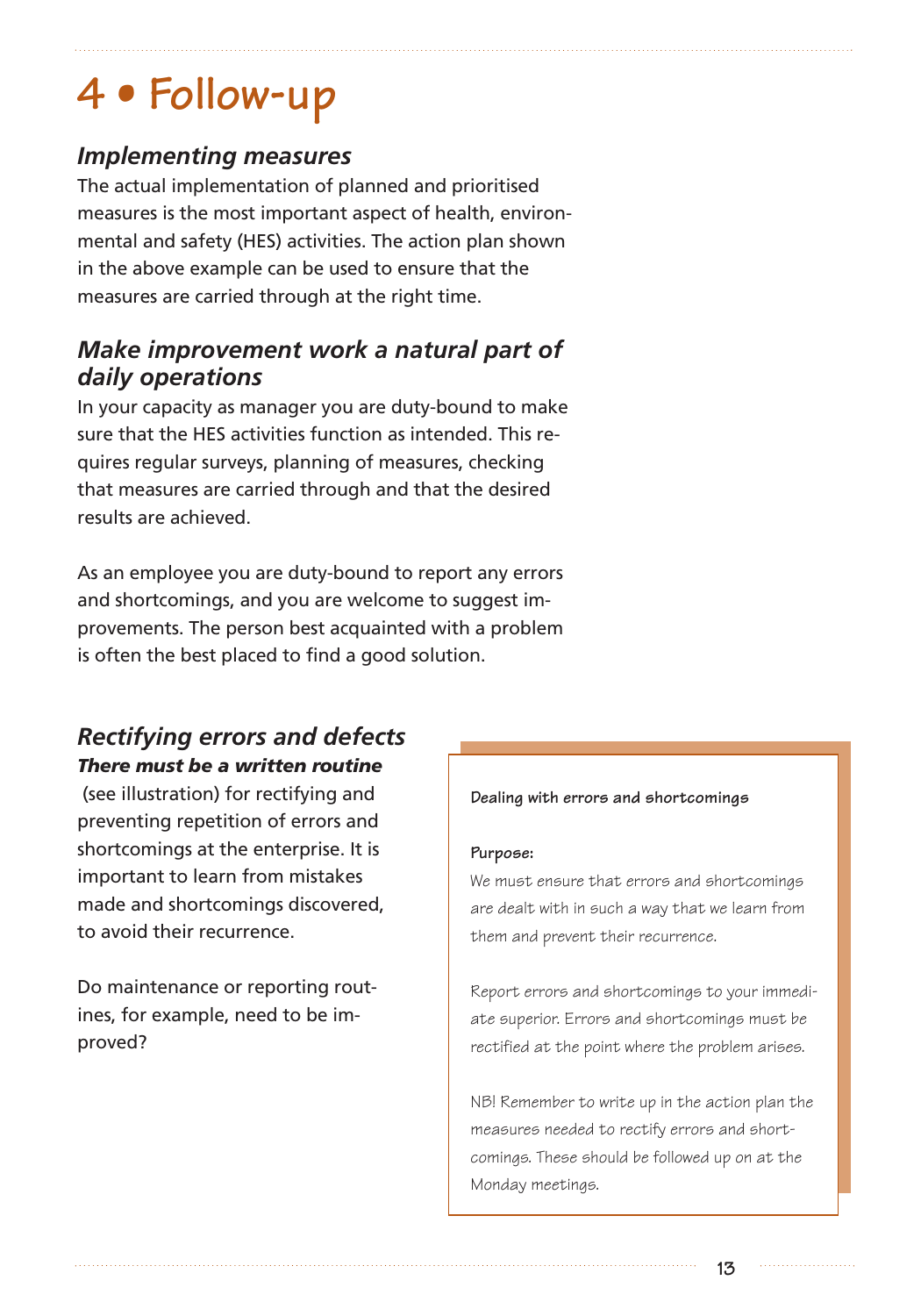### *Periodical review of health, environmental and safety activities*

In addition to the regular follow-ups (e.g. safety inspections, personnel meetings, etc), the enterprise must, at least once a year, carry out a more comprehensive review of HES activities and evaluate whether they are working in practice.

The enterprise must have *a written routine for the review* (see illustration). The results of the review must be readily accessible. The object is to pinpoint weaknesses and shortcomings and to rectify them. It is important to find the causes and ensure that they do not recur.

After the review is completed, concrete objectives must be set for improvements, in addition to the overall objective. Objectives could for example be: to reduce absence from illness 7% to 6% next year, to reduce waste by 5% next year, to eliminate causes of fire, etc. At the next review an

#### **Review**

The managing director is responsible for the efficient functioning of health, environmental and safety activities. A thorough assessment and review should be undertaken once a year at a meeting of the managing director, the safety delegates and a representative of the safety and health personnel (enterprise health service).

An overview of all circumstances relevant to health, environmental and safety activities must have been drawn up prior to this meeting.

#### **Items to be dealt with at the meeting:**

- the results from the survey and errors and shortcomings over the past year
- whether existing routines are adequate and being followed
- training needs for next year
- whether objectives set for health, environmental and safety activities have been achieved; set new objectives for next year
- new requirements in laws and requiations
- action plan showing measures for next year
- necessary updating of documents

assessment must be made of whether the objectives set have been achieved, and new ones set.

Systematic health, environmental and safety activities entail a continual striving for improvements, to the benefit of all. Laying the basis for participation by and commitment of the working environment committee, safety delegate(s) and employee representatives, where they exist, makes these people a valuable resource in the HES context. This applies both to the daily HES routines and to the periodical reviews.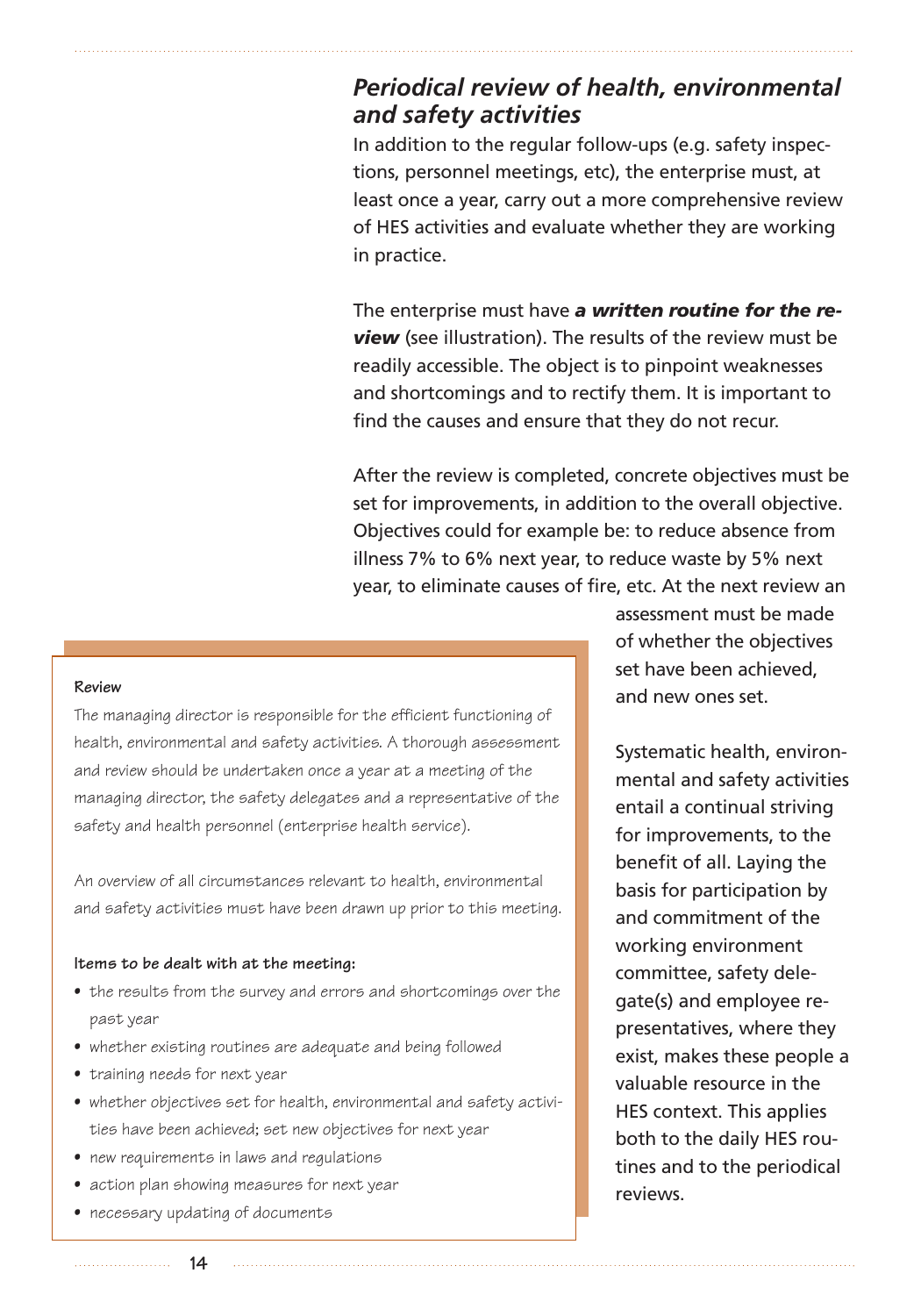# **Enterprises with a high risk/large workforce**

So far this brochure has focused on enterprises with a small workforce and a low inherent risk. These enterprises must themselves assess what risks their operations entail. Size, type of operation, working methods, knowledge and skills vary over time. The enterprises must maintain an awareness of how this affects their health, environmental and safety situation.

### *Risks in one or more areas*

Activities at the enterprise which may entail higher risk require greater attention from those affected. Requirements as to problem identification, risk analysis and preventive measures are more comprehensive than described on the preceding pages, in the case of both large and small enterprises. Where the risk is associated with a

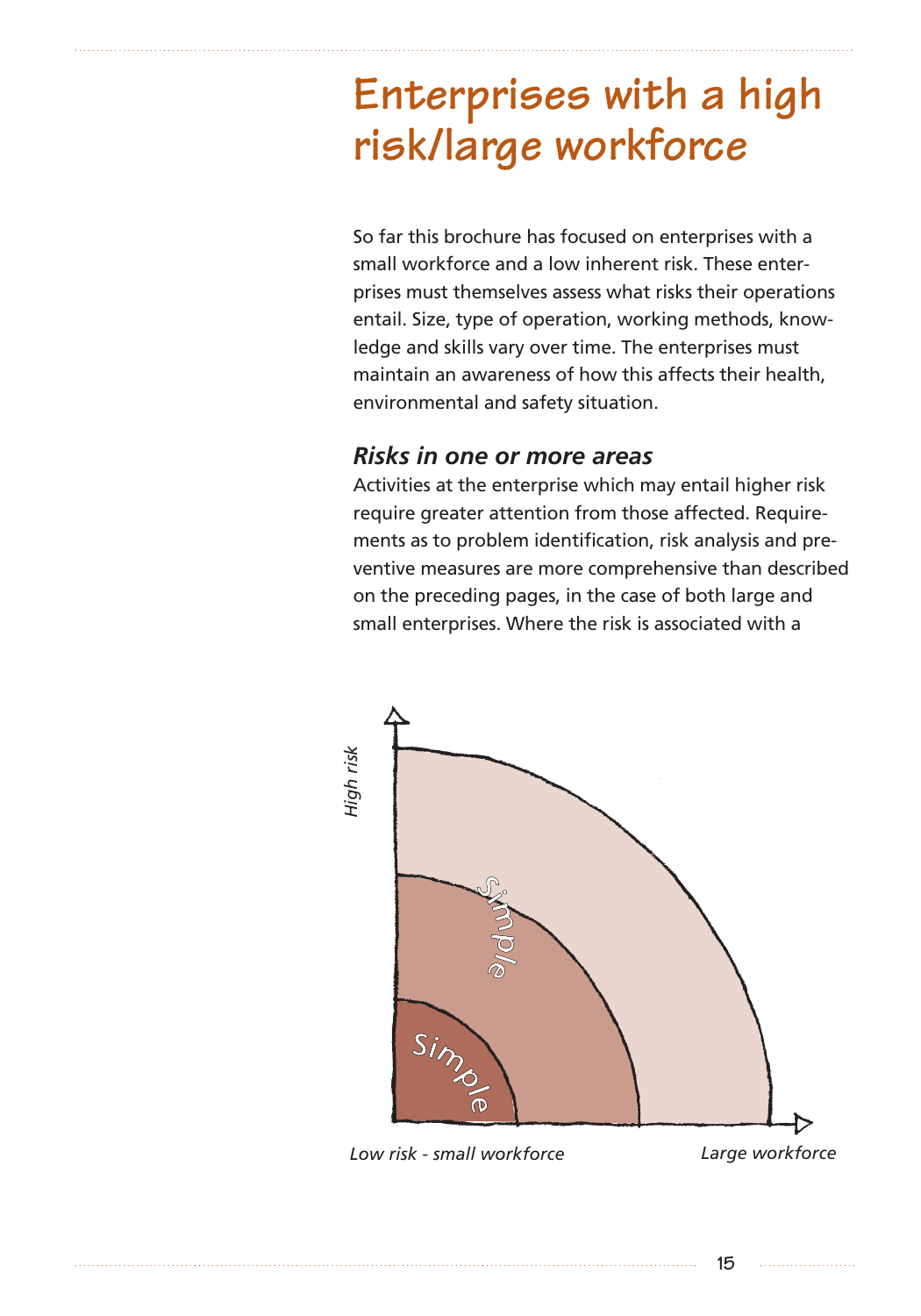specific area of operation, e.g. a department posing major pollution risks, special requirements apply.

Health, environmental and safety legislation sets a number of requirements as to documentation designed to show that relevant risks have been dealt with. Pertinent examples are:

- a card-index of hazardous substances with product data sheets
- forklift driver training/crane driver training
- training for eliminating asbestos
- documentation of maintenance carried out on dangerous machinery/equipment (e.g. forklift trucks, cranes, pressure tanks, fire extinguishers, sprinkler system, fire-warning system, ventilation system, etc)
- fire-protection documentation (training, drills)
- documentation of safety and emergency preparedness measures (training, drills, fire, accident)
- risk analyses
- emission and/or operating permits

### *Enterprises with a large workforce*

The main challenge facing large-scale enterprises in terms of good health, environmental and safety activities is the necessary involvement of many people and several departments, perhaps geographically dispersed. Some departments may pose a high risk which imposes greater demands as to information, organisation and coordination of HES activities.

### *Public sector, non-manufacturing and service enterprises*

It is especially important that public sector enterprises and non-manufacturing and other service enterprises adapt their health, environmental and safety activities to their own needs. Several types of problem may be faced: organisational (teamworking, well-being), environmental (paper waste, energy) as well as problems related to the working atmosphere, ergonomics (physical working postures, «mouse-induced» repetitive strain ailments), etc.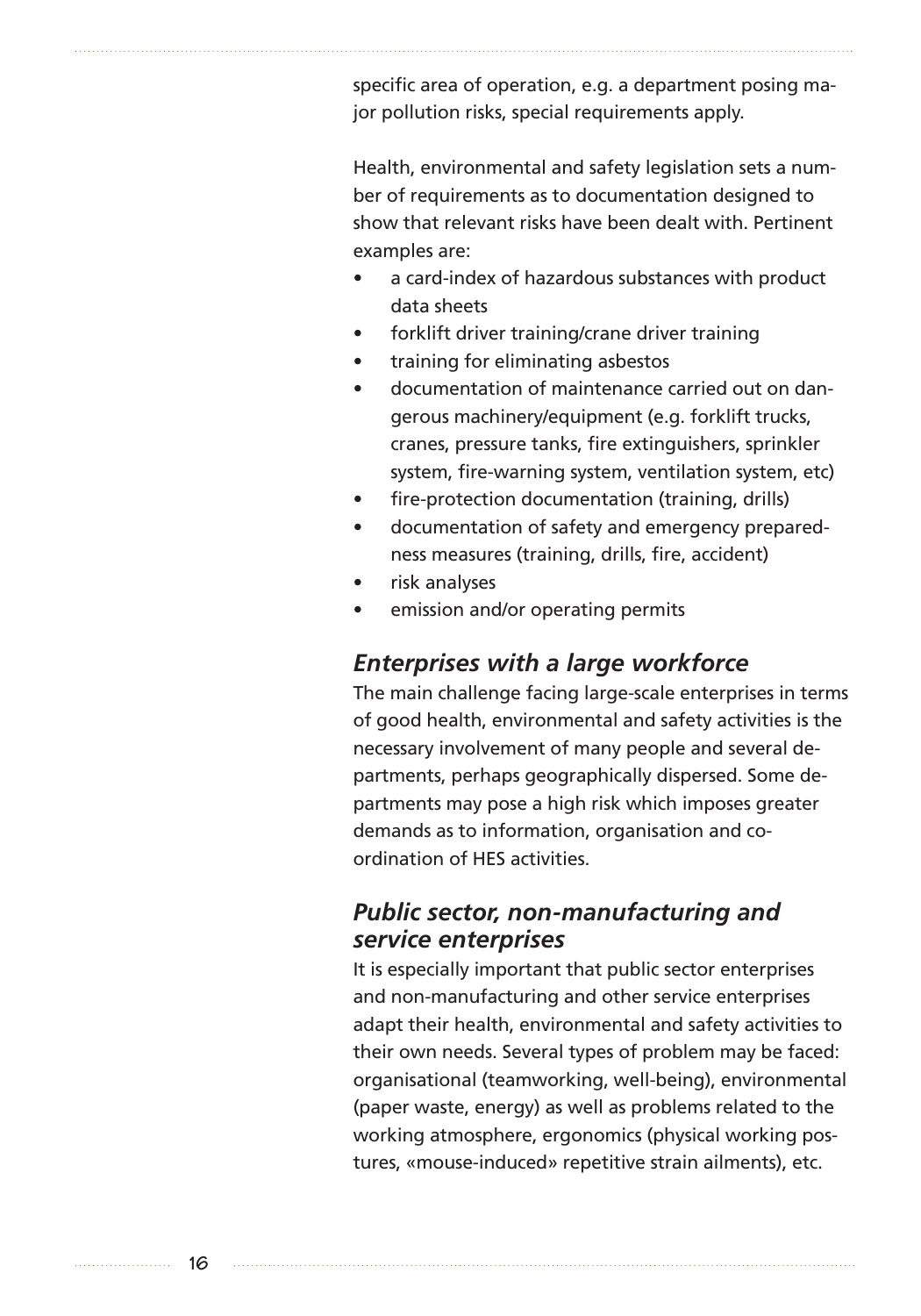# **Meeting with the authorities**

The authorities supervise compliance with the requirements of the health, environmental and safety legislation. They are receptive to the various ways in which systematic health, environmental and safety activities can be organised, and this approach underlies their supervisory practice.

## *Role of the supervisory authorities*

The supervisory authorities provide information and guidance on the requirements of the regulations and on the principles underlying systematic health, environmental and safety activities, although they do not have an advisory role. All parties benefit from fruitful dialogue. Trade, employer and worker organisations are also able to give enterprises guidance in health, environment and safety matters.

## *Co-ordination of supervision*

An enterprise may well be subject to supervision by several supervisory agencies. Thus it is possible for an enterprise to be inspected jointly and simultaneously by, say, the State Pollution Control Authority and the Directorate of Labour Inspection. Such bodies may also come at different times, having agreed not to arrange their visits at too close an interval. Supervisory bodies are subject to common guidelines and are required to co-ordinate their activities vis-à-vis enterprises.

## *Systems-based audits*

A systems-based audit is a thorough, systematic investigation of an enterprise whereby the supervisory authorities establish whether or not the systematic health, environmental and safety activities are functioning satisfactorily. In a systems-based audit the authorities examine and familiarise themselves with the enterprise's documented HES activities before paying their visit.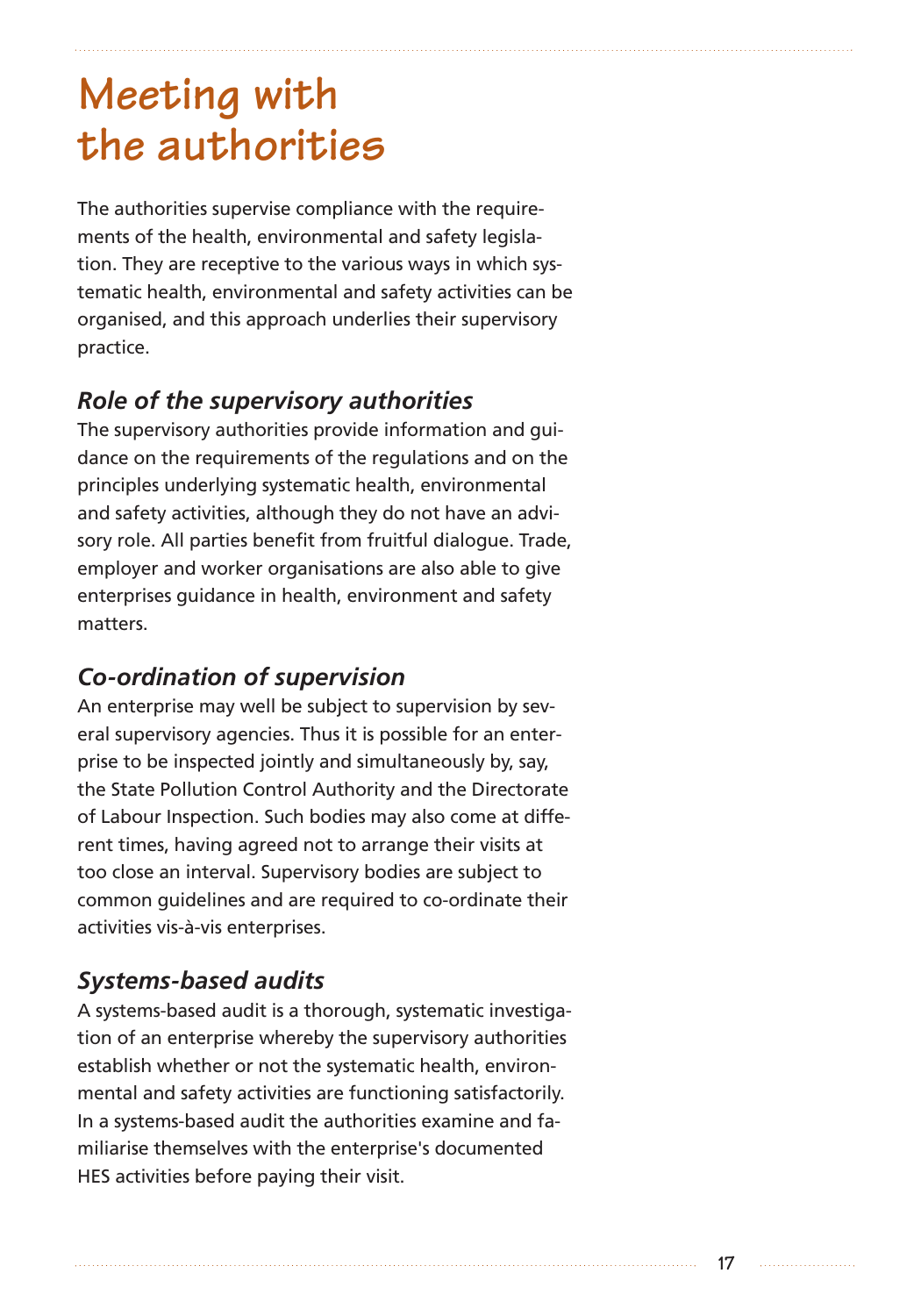### *Verification*

Verification means that the supervisory authorities visit the enterprise in order to assure themselves that the health, environmental and safety work actually carried out tallies with the documentation and satisfies the requirements of laws and regulations.

If breaches of laws and regulations are brought to light during a systems-based audit or verification, the enterprise must take action to rectify them. It must also consider modifying the routines to prevent renewed breaches.

### *Sanctions*

The supervisory authorities can respond to contraventions of health, environmental and safety legislation with various sanctions, including orders, coercive fines, pollution charges and/or notification to the police. Which sanction is chosen will often be a matter of judgement. The law or regulations that have been contravened, the gravity of the contravention and the type of enterprise involved will all have a bearing on the choice of sanction.

*An order* is an instruction in writing to the enterprise to rectify circumstances that conflict with health, environmental and safety legislation. If the order is not complied with within a specified period, the supervisory authorities may impose a coercive fine.

*A coercive fine* is a means of enforcing an order and works in a similar way as, for example, a daily fine imposed in the event of a delay in fulfilling a contract.

#### *Right of appeal*

*Enterprises are entitled to appeal against orders, coercive fines and pollution charges. The supervisory authorities must state which is the administrative appeal body in each case.*

*NB! Time limits for filing appeals must be observed!*

*If necessary, apply for an extension of the time limit. Do not ignore it!*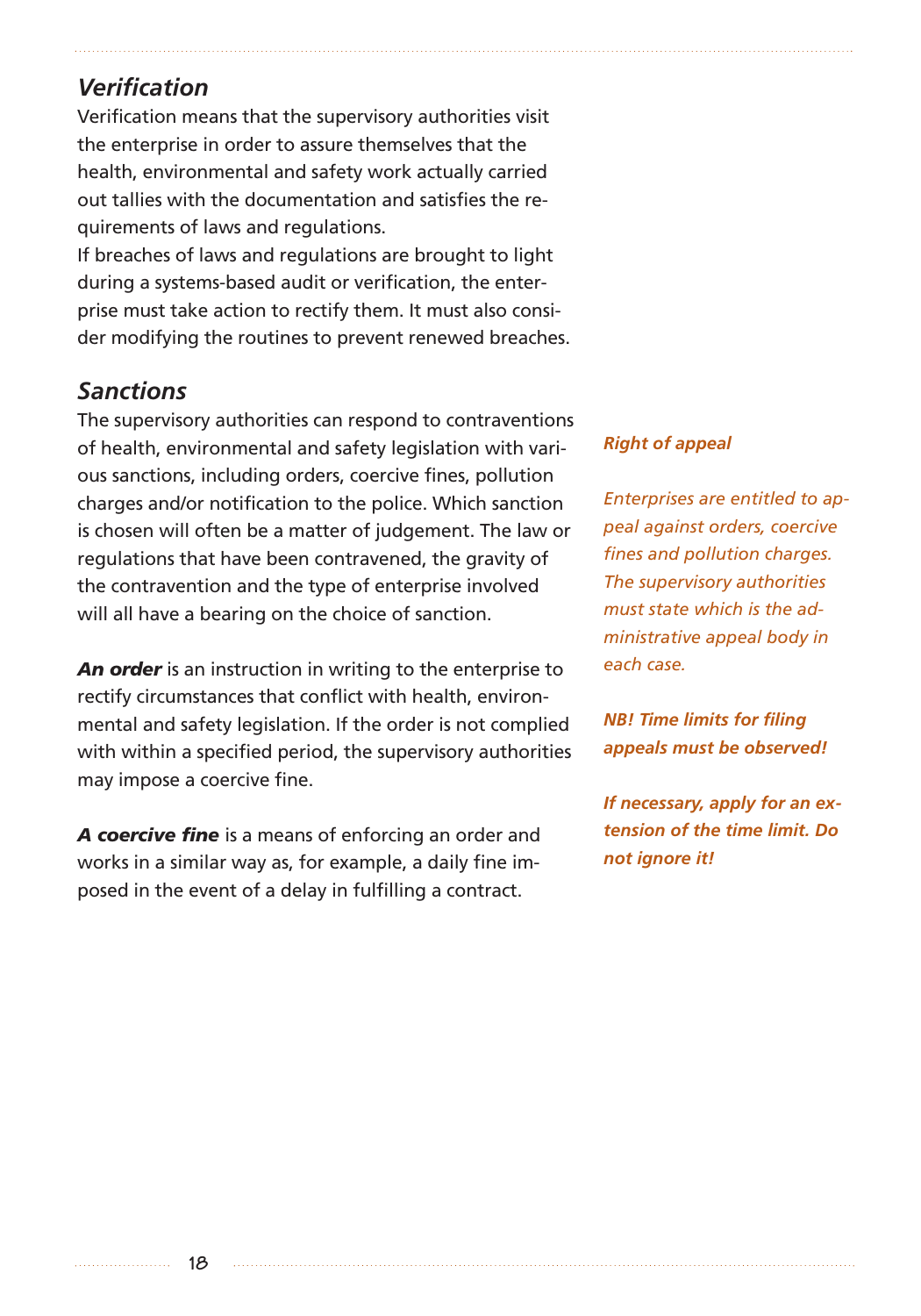# **Regulations relating to Systematic Health, Environment and Safety Activities in Enterprises (Internal Control Regulations)**

Laid down by Royal Decree of 6 December 1996 in pursuance of section 16a, cf. section 2, subsection 8, of Act No. 4 of 4 February 1977 relating to Worker Protection and Working Environment etc.; section 14 of Act No. 47 of 21 May 1971 on Inflammable Goods and Liquids and Gases under Pressure; section 14 of Act No. 39 of 14 June 1974 on Explosives; section 4 of Act No. 26 of 5 June 1987 on Fire Prevention etc.; section 52b of Act No. 6 of 13 March 1981 on Protection against Pollution and on Waste; section 8 of Act No. 79 of 11 June 1976 on Control of Products and Consumer Services; section 41, cf. section 48, of Act No. 9 of 17 July 1953 on Civil Defence; section 3, cf. section 9, of Act No. 4 of 24 May 1929 on Supervision of Electrical Installations and Electrical Equipment and section 17, second paragraph, of Act No. 38 of 2 April 1993 relating to the manufacture and use of genetically modified organisms (Gene Technology Act). Amended by Act No. 1352 of 17 December 1999, Act No. 270 of 9 March 2000, Act No. 127 of 1 February 2002, Act No. 1599 of 19 December 2003, Act No. 1395 of 8 October 2004 and Act No. 51 of 28 January 2005.

## *Section 1 • Object*

Through requirements as to systematic implementation of measures, these regulations shall promote efforts to improve conditions in enterprises in regard to

- the working environment and safety
- prevention of damage to health or disturbances to the environment from products or consumer services
- protection of the external environment against pollution and improved treatment of waste

so as to ensure that the objectives of the health, environmental and safety legislation are achieved.

## *Section 2 • Scope and extent*

This regulation applies to enterprises encompassed by

• Act relating to inspection of electrical installations and electrical equipment (Act No. 4 of 24 May 1929)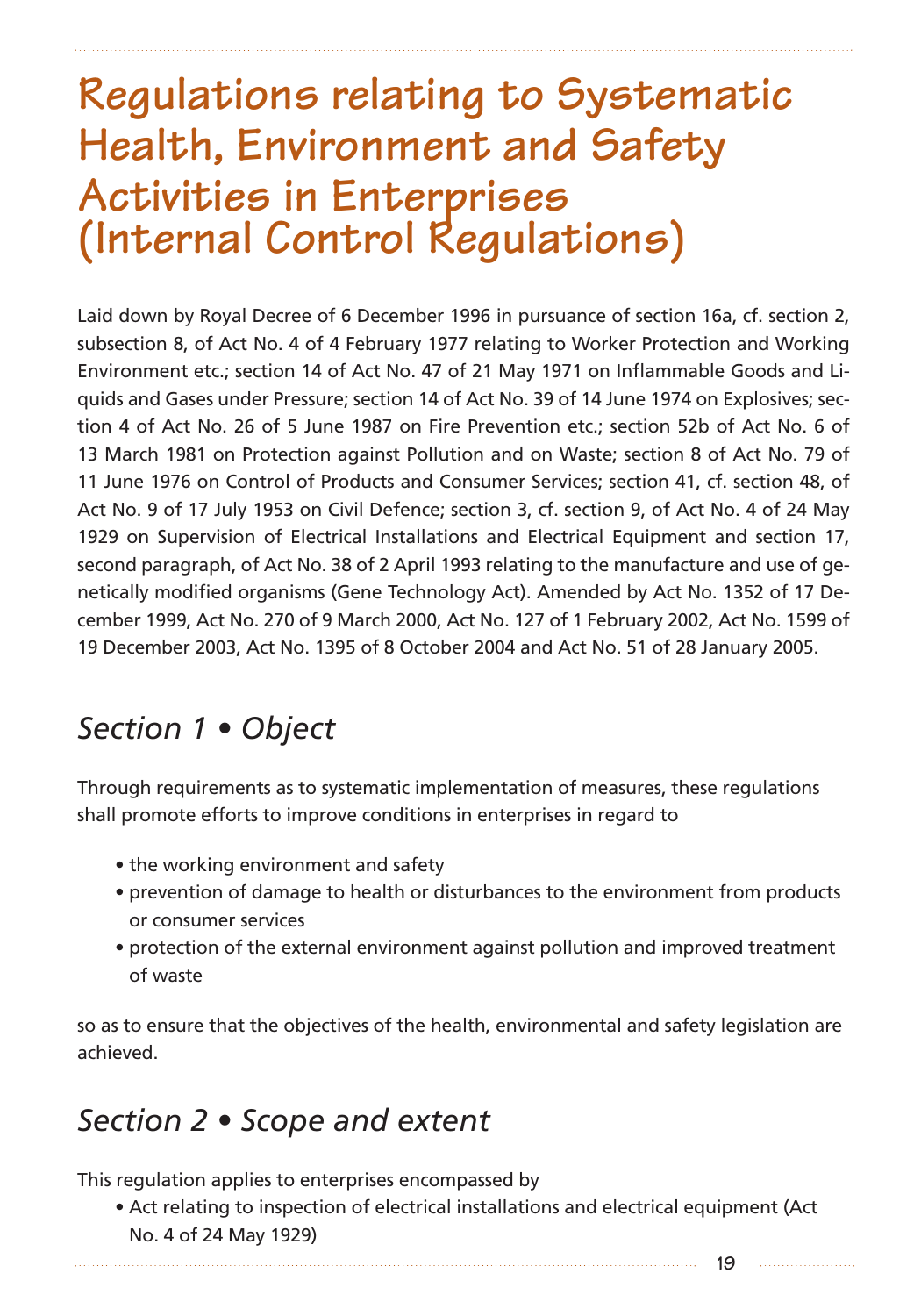- Section 48, cf. section 41, of the Civil Defence Act (enterprises required to maintain safety and emergency preparedness measures) (Act No. 9 of 17 July 1953)
- The Product Control Act (Act No. 79 of 11 June 1976)
- The Working Environment Act (Act No. 4 of 4 February 1977)
- The Pollution Control Act, where the enterprise employs staff (Act No. 6 of 13 March 1981)
- The Gene Technology Act (Act No. 38 of 2 April 1993)
- Act on radiation protection and use of radiation (Act No. 36 of 12 May 2000)
- Act relating to fire and explosion prevention (Act No. 20 of 14 June 2002)

This regulation is not applicable in Svalbard or to enterprises as mentioned in section 2, subsection 3, of the Working Environment Act, cf. Royal Decree of 27 November 1992 on Worker Protection and Working Environment in Petroleum Activities.

## *Section 3 • Definitions*

In this regulation the following definitions apply:

### *Internal control*

Systematic measures designed to ensure that the activities of the enterprise are planned, organised, performed and maintained in conformity with requirements laid down in or pursuant to the health, environmental and safety legislation.

### *Health, environmental and safety legislation*

The statutes mentioned in section 2, first paragraph, and regulations laid down in pursuance thereof.

# *Section 4 • Obligation to maintain internal control*

The person responsible for the enterprise shall ensure that internal control is introduced and performed in the enterprise and that this is done in collaboration with the employees and their representatives.

The employees shall participate in the introduction and performance of internal control.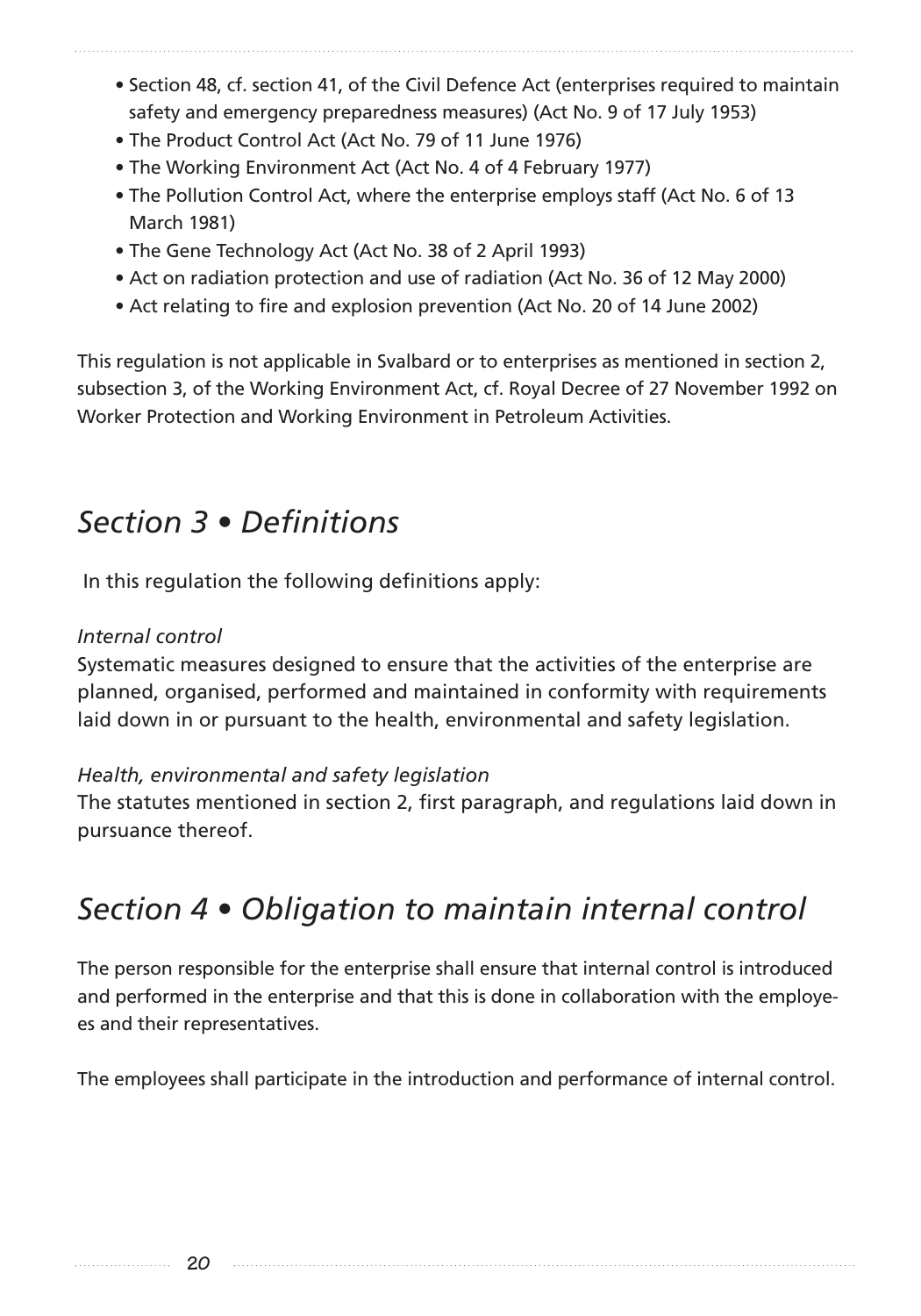## *Section 5 • Content of systematic health, environmental and safety activities. Documentation requirements*

Internal control shall be adapted to the nature, activities, risks and size of the enterprise to the extent required to comply with requirements set out in or pursuant to the health, environmental and safety legislation.

| Internal control entails that the enterprise shall:                                                                                                                                                                                                  | <b>Documentation</b>               |
|------------------------------------------------------------------------------------------------------------------------------------------------------------------------------------------------------------------------------------------------------|------------------------------------|
| ensure that those Acts and regulations in the field of he-<br>1<br>alth, environmental and safety legislation that apply to<br>the enterprise are accessible, and have an overview of re-<br>quirements of particular importance for the enterprise. |                                    |
| ensure that the employees have sufficient knowledge of<br>$\mathbf{2}$<br>and proficiency in systematic health, environmental and<br>safety activities, including information on changes made                                                        |                                    |
| ensure employee participation so as to utilise overall<br>3<br>knowledge and experience                                                                                                                                                              |                                    |
| establish health, environmental<br>4<br>and safety objectives                                                                                                                                                                                        | must be documen-<br>ted in writing |
| have an overview of the enterprise's organisational set-up,<br>5<br>including allocation of responsibilities, duties and authori-<br>ty in regard to the work on health, the environment and<br>safety                                               | must be documen-<br>ted in writing |
| identify dangers and problems and against this back-<br>6<br>ground assess risks; draw up appurtenant plans and mea-<br>sures to reduce such risks                                                                                                   | must be documen-<br>ted in writing |
| implement routines to uncover, rectify and prevent bre-<br>7<br>aches of requirements established in or pursuant to the<br>health, environmental and safety legislation                                                                              | must be documen-<br>ted in writing |
| carry out systematic surveillance and reviews of the inter-<br>8<br>nal control system to ensure that it functions as intended                                                                                                                       | must be documen-<br>ted in writing |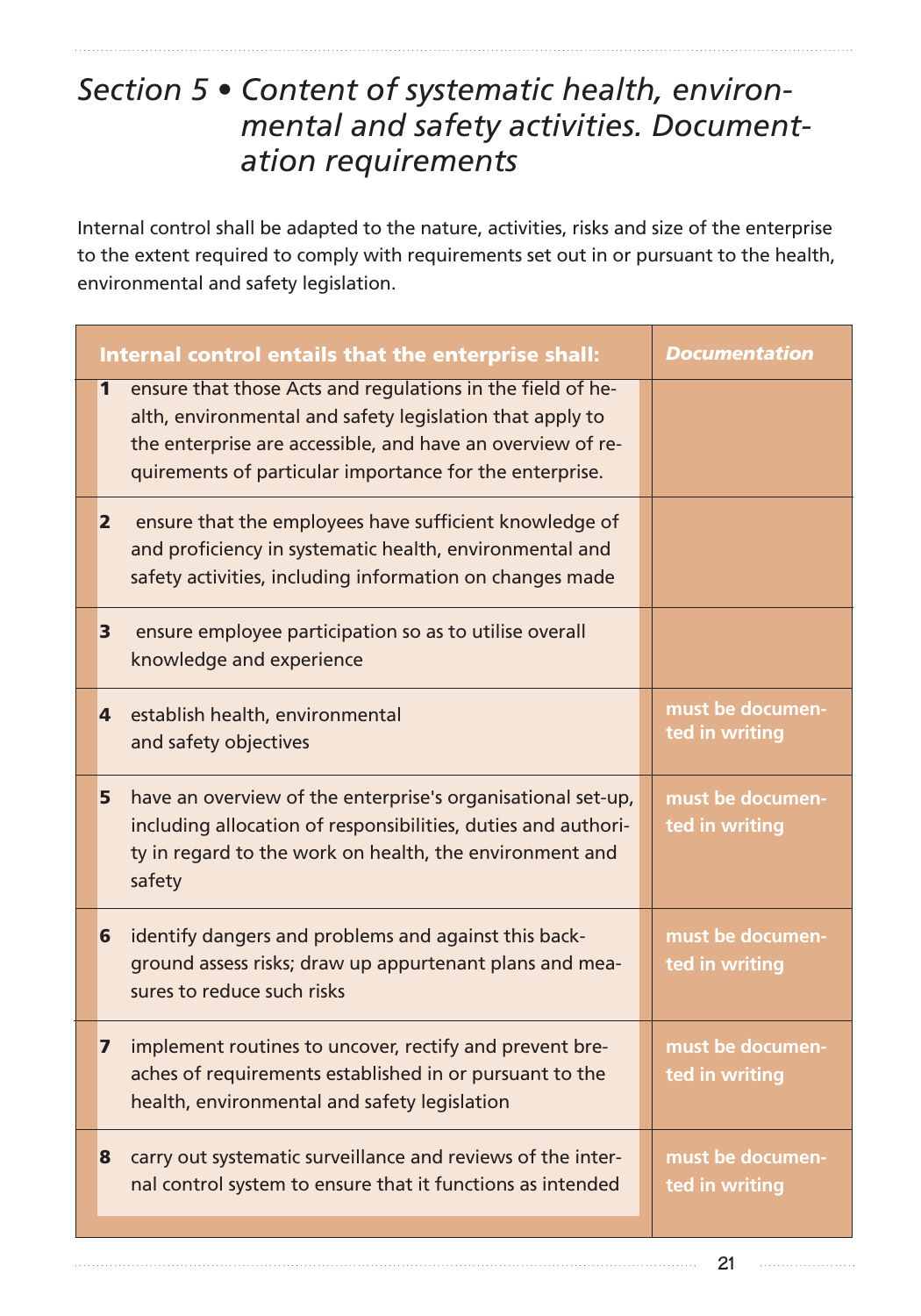Internal control shall be documented in the form and to the extent necessary in the light of the nature, activities, risks and size of the enterprise. Documentation resulting from requirements set out in or pursuant to the health, environmental and safety legislation, for example instructions, authorisations, proof of qualifications, certifications and the like, shall be included.

Written documentation pursuant to this regulation shall encompass at least the second paragraph, subparagraphs 4 to 8 inclusive, of this section.

Voluntary certificates may also form part of the documentation.

# *Section 6 • Co-ordination*

Where two or more enterprises perform work on the same work site, they shall, where necessary, agree in writing which of them is to be responsible for co-ordinating the internal control of their joint activities or areas. Failing such agreement, the supervisory authorities may decide which of them shall have this responsibility. If considerations of health, environment or safety indicate a different allocation of responsibility, the supervisory authorities may reverse an agreement that has been entered into.

Where an enterprise engages an independent contractor to carry out assignments on the enterprise's own premises or site, the contractor's internal control shall as far as possible be made the basis for the work encompassed by the assignment. This applies where the assignment is performed by the contractor in person, by the latter's own employees or by others. The enterprise shall furnish information on joint rules and the like and see to it that any defects are rectified or necessary adjustments made in its own internal control or that of the contractor.

# *Section 7 • Supervisory authority*

The supervisory authority pursuant to the health, environmental and safety legislation shall supervise and provide guidance on implementation of and compliance with these regulations.

# *Section 8 • Exemptions*

The Ministry of Labour and Social Affairs may after consulting the Ministry of Environment, the Ministry of Justice and the Ministry of Health\*, grant exemption from this regulation when special conditions obtain.

<sup>\*</sup> now Ministry of Health and Care Services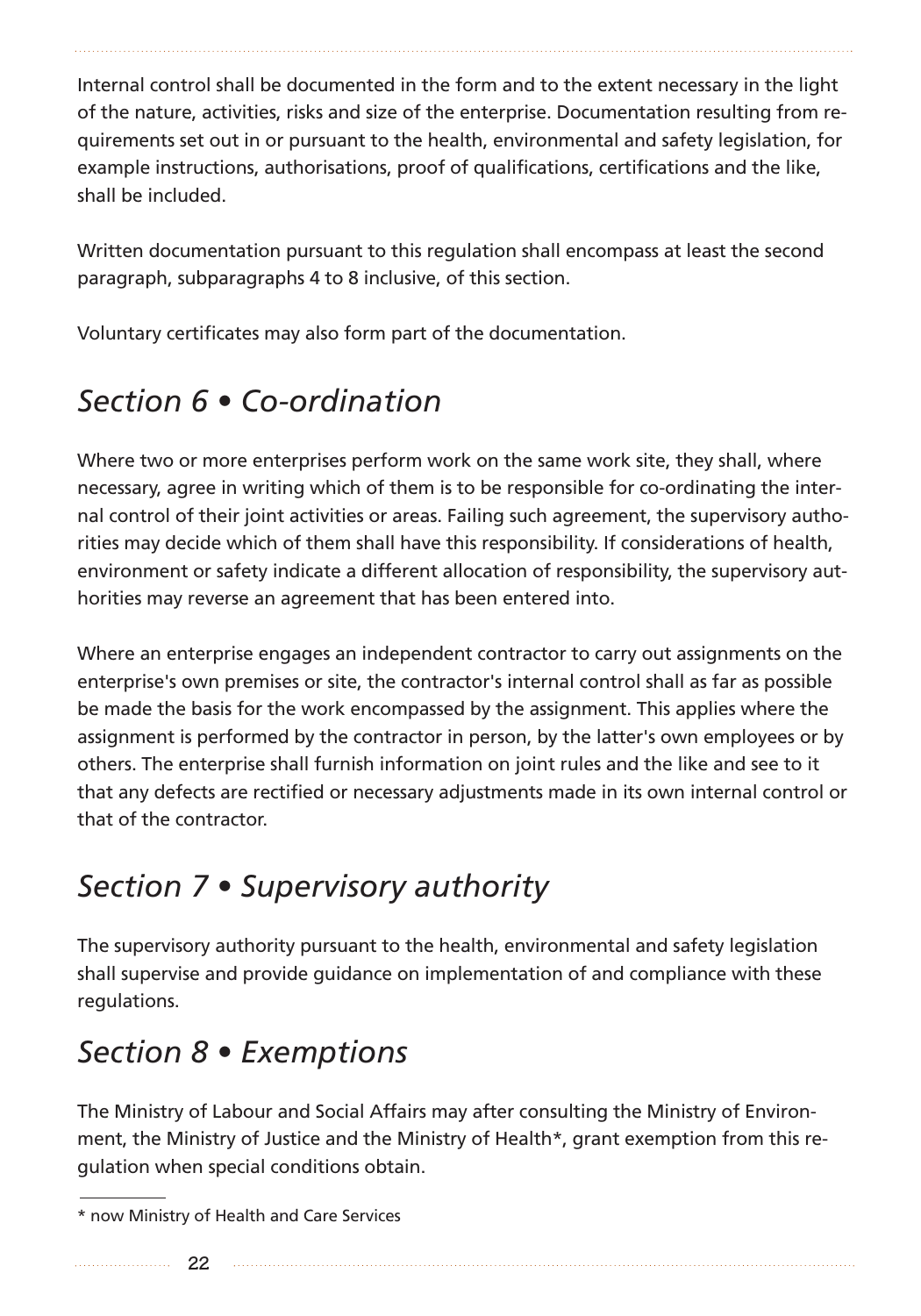# *Section 9 • Appeals*

Individual decisions made pursuant to these regulations may be appealed to the administrative agency that is immediately superior to the administrative agency which made the decision, cf. the Public Administration Act.

In the case of individual decisions made pursuant to the health, environmental and safety legislation, provisions of the Acts mentioned that govern the right to appeal apply.

## *Section 10 • Sanctions*

The provisions on penalties and other sanctions set out in the health, environmental and safety legislation are applicable in the event of contravention of the provisions of these regulations.

## *Section 11 • Commencement*

These regulations come into force on 1 January 1997.

As from the same date the regulations on internal control laid down by Royal Decree of 22 March 1991 shall be repealed.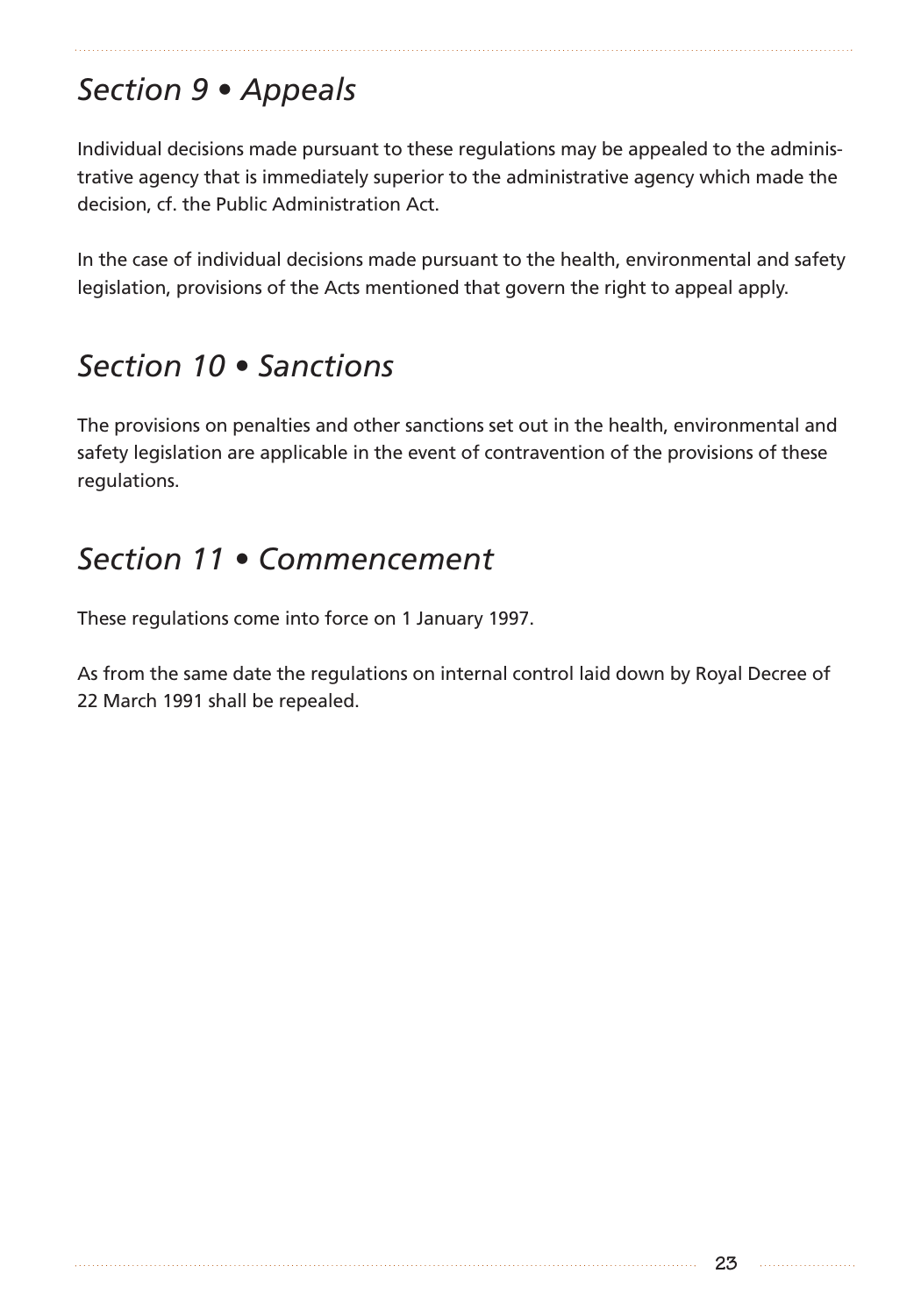# **Comments on the Regulations relating to Systematic Health, Environmental and Safety Activities in Enterprises (Internal Control Regulations)**

## *Re Section 2 • Scope*

The regulations apply to enterprises covered by the Acts mentioned in this section. They cover public and private sector enterprises of all kinds and all types of commercial activity, including consumer services. The public administration and public services are also included. Private individuals/consumers, on the other hand, are not covered by the regulations. For closer definition of how the term «enterprise» should be understood, attention is drawn to the individual Acts. Any doubt as to the scope of the regulation may be clarified by contacting the supervisory authority in question.

In order for the regulations to apply in the area covered by the Pollution Control Act, the enterprise must have employees. As a general rule the same is true in regard to the Working Environment Act. Hence one-man enterprises are not expressly required to establish internal control for compliance with the Pollution Control Act or with regulations pursuant to the Working Environment Act. Such businesses may however come under a co-ordinated internal control system if they perform work together with other firms at the same workplace; cf. section 6 of the regulation.

In the area covered by the legislation on electricity, fire prevention, product control, gene technology and radiation protection, the fact that an enterprise has or does not have employees has no bearing on the application of the regulations. This has to do with the purpose of the particular legislation. All businesses, including one-man enterprises, coming under the provisions of electricity, fire prevention, product control, gene technology and radiation protection legislation are encompassed by the internal control regulations unless it is specifically stated that the regulation is not applicable.

The obligation to maintain internal control also applies to any enterprise that engages independent contractors to carry out construction assignments. Such enterprises must have internal control encompassing the health, environmental and safety requirements imposed on them by virtue of their construction activities and their relationship with the contractors. They are accordingly required to incorporate in their internal control systematic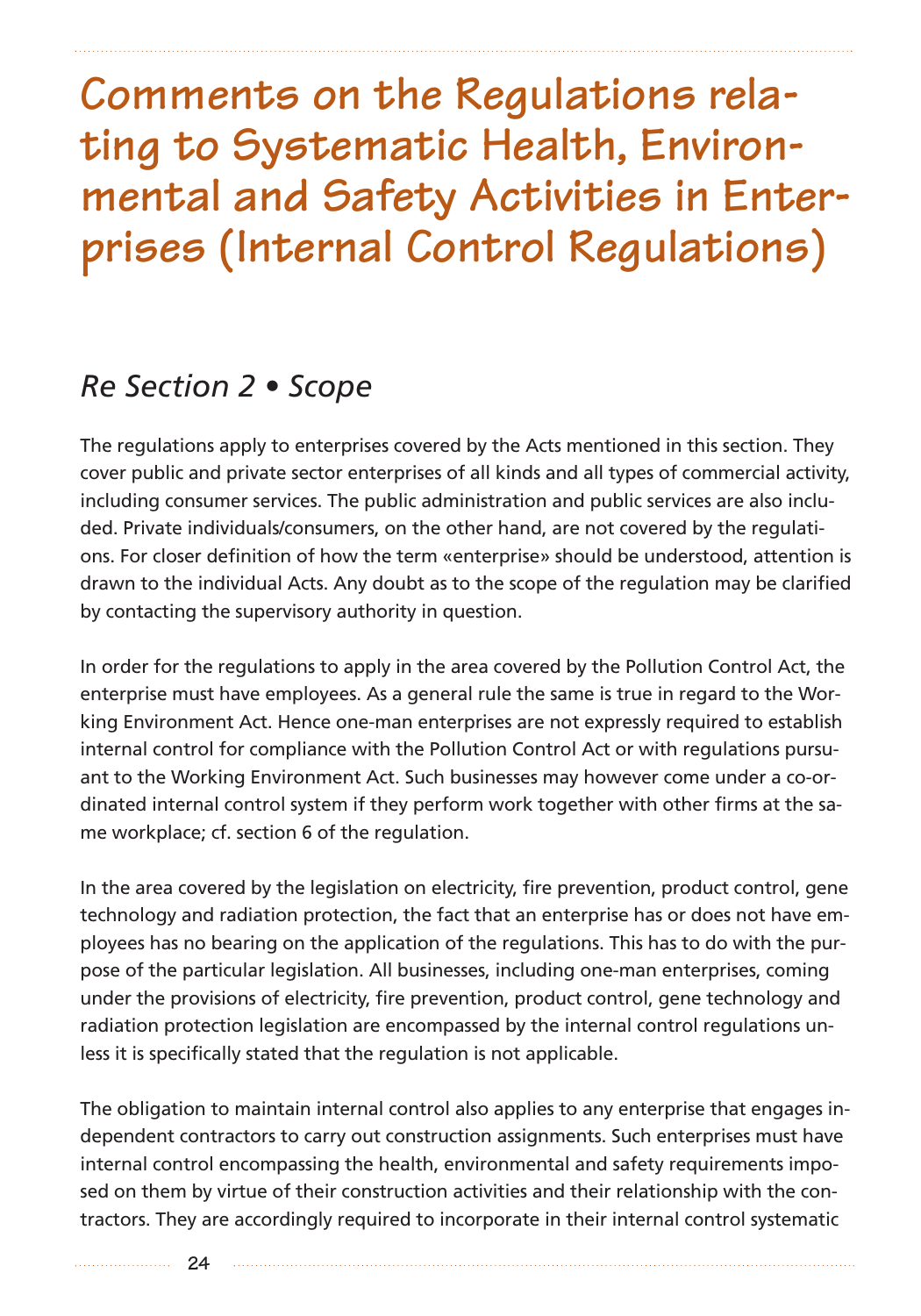measures to satisfy the requirements of the Regulation concerning Minimum Safety and Health Requirements at Temporary or Mobile Construction Sites (otherwise called the Construction Sites Safety and Health Regulations (Construction Client Regulations), laid down by Royal Decree of 21 April 1995.

In regard to the Product Control Act, the regulation applies to enterprises which manufacture, process, import, market or utilise a product or treat a product in any other way, and enterprises which offer a service to consumers. Enterprises which offer the use of products or services are subject to the regulations regardless of whether or not they receive payment for doing so.

Municipalities offering for example the use of goalposts, playground equipment etc., are subject to the regulations.

The regulations also encompass the municipalities' obligations under the Act relating to fire and explosion prevention to ensure the establishment and operation of a fire service.

Internal control as a principle of management and supervision has been introduced in several areas. Hence many enterprises are required to operate internal control encompassing several different acts and associated regulations, among them the food and fisheries industry and schools and day care institutions. Enterprises coming under several different internal control provisions must consider the most appropriate way of complying with the requirements. In many cases a practical approach would be to draw up an overall system which takes all the relevant legislation into account.

# *Re section 4 • Obligation to maintain internal control*

The obligation to introduce and operate internal control rests with «the person responsible» for the enterprise. By this is meant the management or owner of the enterprise. Who, or which functions may be entailed, varies according to the enterprise's organisational set-up. Although internal control must be performed at all levels of the enterprise, the main responsibility for initiating the system (i.e. for «introducing» internal control) and for maintaining it (i.e. for «performing» it) is vested in top management of the enterprise. This section makes clear, however, that internal control must be introduced and operated in collaboration with the employees, the working environment committee, safety delegate(s) and/or employee representatives where such exist.

Who is «responsible» for the enterprise will depend on the various acts underlying the regulation. Examples of persons responsible for implementing the regulation are: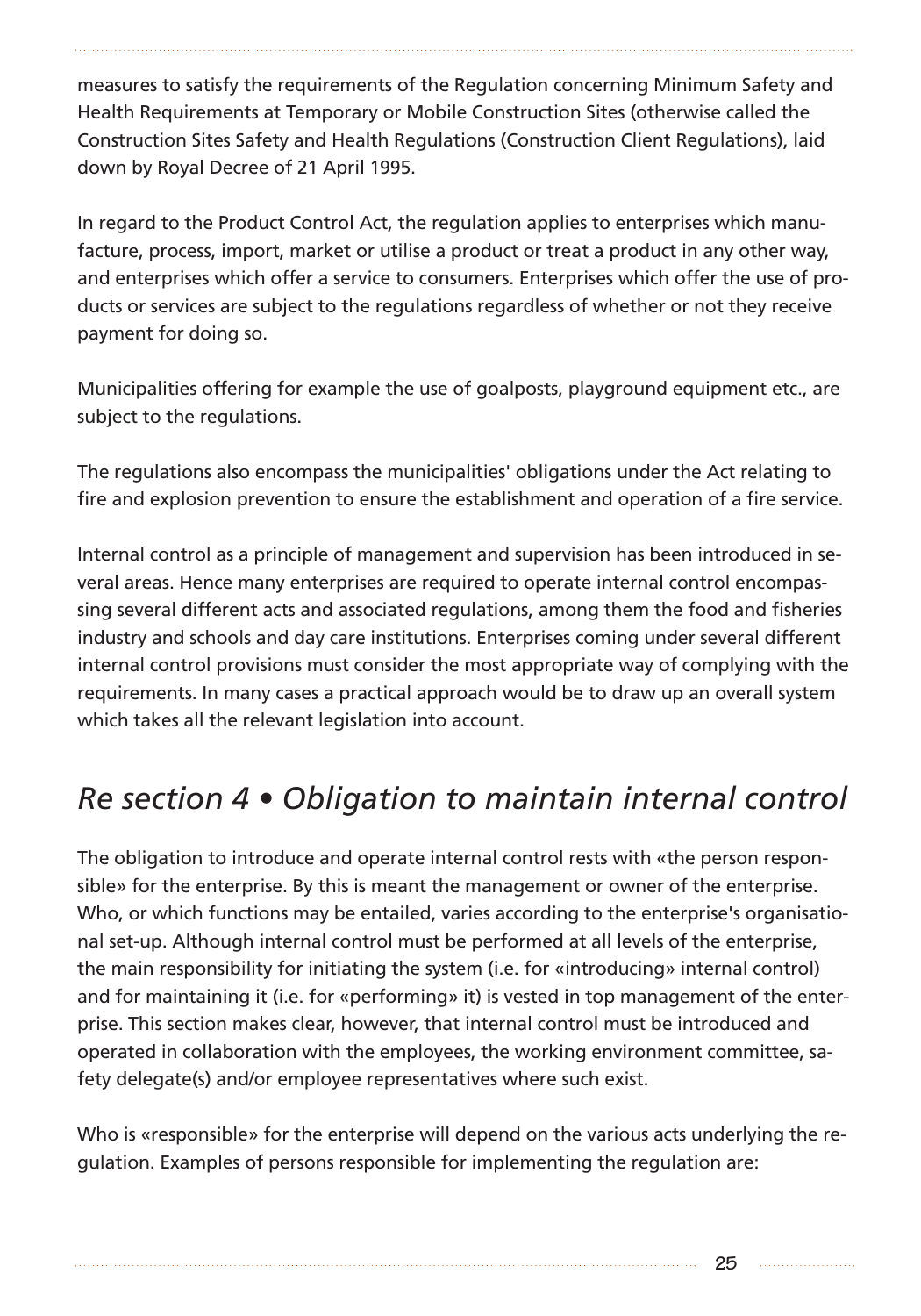- the employer (under the Working Environment Act)
- the management as shown in the enterprise's organisational set-up or structure (under the Pollution Control Act)
- anyone in charge of the manufacture, storage, transport (including loading and unloading), procurement, use and import and export of explosives and trade with such goods (under the Product Control Act)
- owners and users (under section 48 of the Norwegian Civil Defence Act, cf. section 41)
- undertakings (under the Act relating to fire and explosion prevention)
- owners and users of electrical installations and electrical equipment; producers, as well as importers and other distributors, of electrical equipment; electro-fitters and the like (under the Supervision of Electrical Installations and Electrical Equipment Act)
- the management of undertakings as shown by the undertakings' organizational or company structure (under the Gene Technology Act)
- the management of undertakings as shown by the undertakings' organizational or company structure (under the Act on radiation protection and use of radiation)

It is implicit in section 4 that the person responsible for the enterprise is obliged to see that internal control is monitored and reviewed to ensure that it functions as intended. This requires continual assessment of internal control activities to enable shortcomings to be identified. It also entails a complete review at regular intervals, i.e. a review of the entire internal control system; cf. section 5, subsection 8.

Section 4, second paragraph, expressly states that employee participation is obligatory. This is also a general condition of employment contracts. Hence participation in internal control activities is a requirement. Sections 24 and 26 of the Working Environment Act expressly require safety delegates and members of working environment committees to participate in establishing and maintaining internal control. Moreover, under section 12, subsection 3, of the same Act employees and their union representatives are entitled to be consulted in connection with management and planning systems. Indeed, internal control is regarded as a management and planning system coming under section 12, subsection 3, of the Act. For firms which are bound by a collective pay agreement the same provisions are set out in chapter IX of the Main Agreement between the main worker and employer organisations.

It is absolutely essential that internal control be integrated in the overall management and planning of the enterprise. More and more enterprises are now concerned to integrate their relationship to the external environment into their organisation strategy and profile, and internal control is an instrument suited to strengthening this work within the enterprise. Employees too will be interested in giving their enterprise an environmental profile and in contributing to a more environment-friendly community. Internal control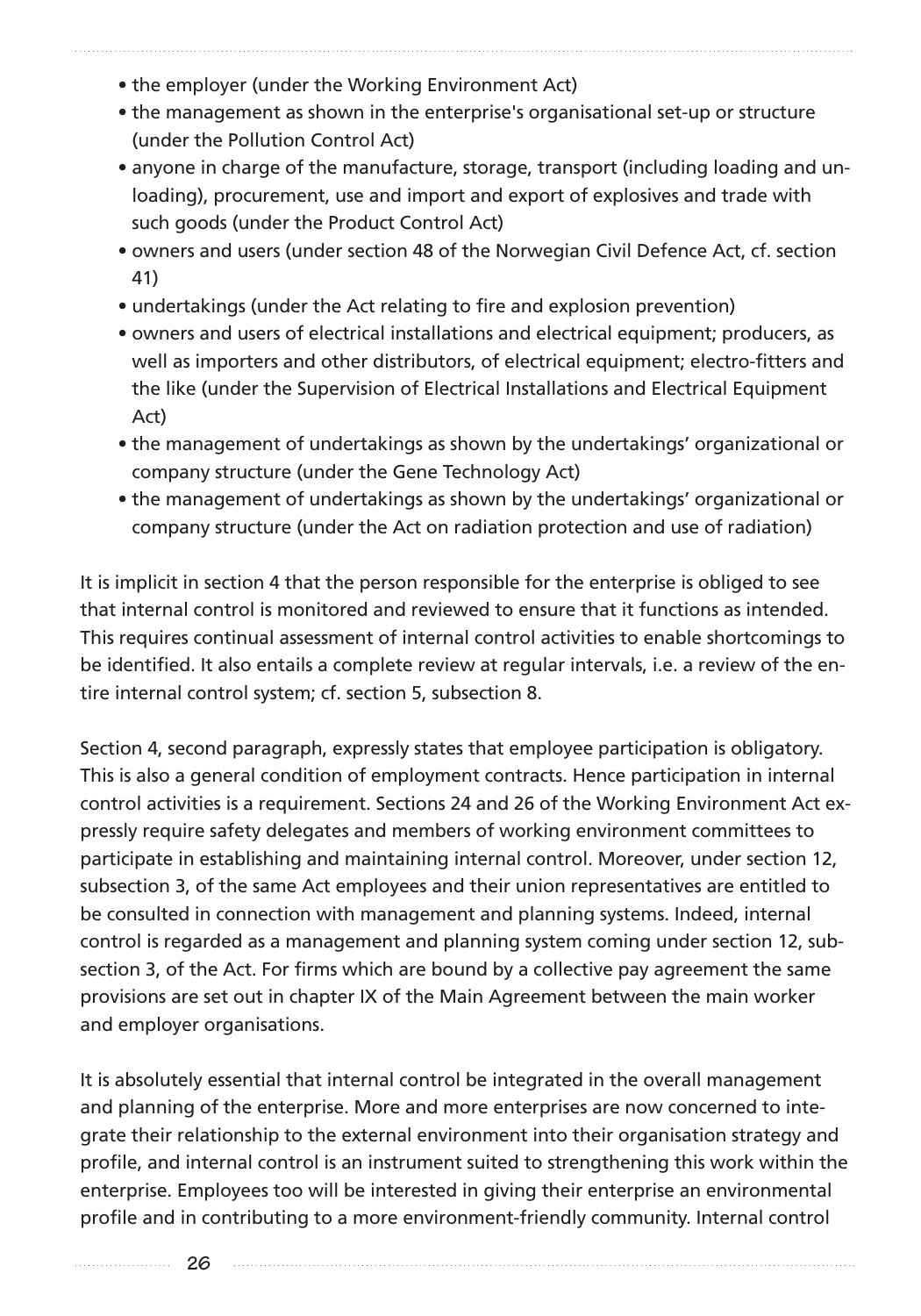must also incorporate requirements in regard to the external environment, and is therefore an instrument which the employees and their elected representatives can use to influence dispositions by the enterprise affecting the environment. Moreover, it is clearly essential to turn employees' experience to account to ensure that internal controls function properly. Their familiarity with, for example, various inputs in production, procurement, waste treatment etc., represents valuable knowledge which can contribute to a systematic review of all aspects of the enterprise that affect the external environment. The scope for conflicts of interest would appear to be limited inasmuch as consideration for the working environment and the external environment generally pull in the same direction.

Enterprises encompassing both employees and customers/users - e.g. hospitals, schools, day care institutions and hotels - have a responsibility for the health, environment and safety of both groups. Where this type of activity is concerned it is important to keep in mind that the legislation can impose requirements directed at one of the above groups - employees or users - or at both groups. The Product Control Act deals with the safety of the pupils etc., while the Working Environment Act covers the employees. The Act relating to fire and explosion prevention sets requirements concerning the safety both of hotel guests and the hotel staff. In the latter case the internal control system must include all the acts making up the legal basis for the regulations to ensure that it encompasses both employees and users.

## *Re section 5 • Content of systematic health, environmental and safety activities. Documentation requirements*

Section 5 sets requirements as to the content and documentation of internal control. Subsection 2 requires all employees to possess the knowledge and skills they need to perform their work in a safe and, from a health and environment angle, proper manner. Hence they also have to be aware of changes made to the internal control system. Some knowledge requirements are fixed by rules or collective agreement, for example in the case of safety delegates, industrial safety personnel, etc. Other requirements naturally follow from the nature of the enterprise, its activities and inherent risks.

Subsection 3 requires the collaboration and involvement of the employees in regard to drawing up, performing and making changes to the internal control system; cf. also section 4.

The enterprise must have an objective for its health, environment and safety activities in the same way as for other areas of its operations. This is set out in subsection 4. Objecti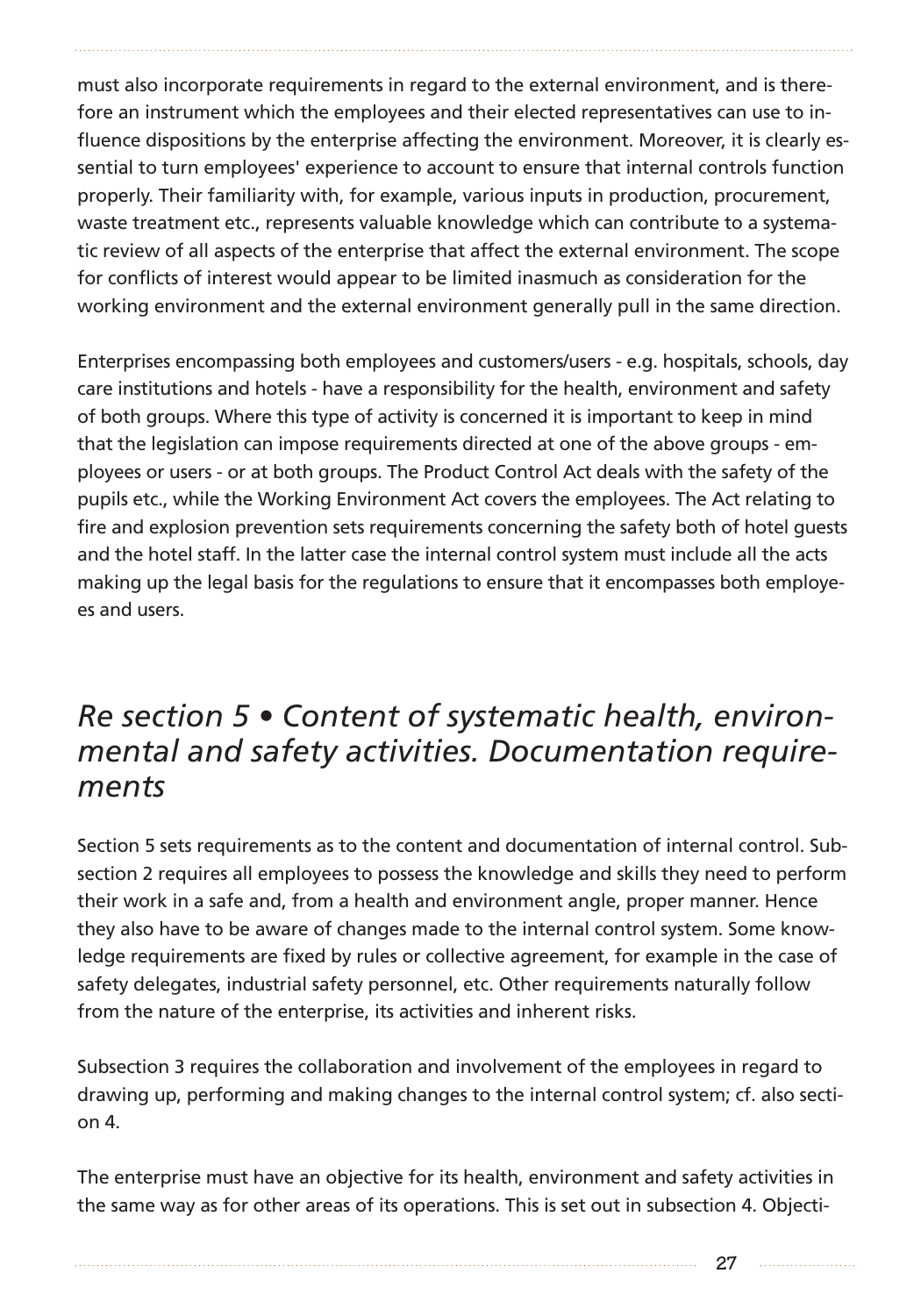ves are an important precondition for plans and activities and should be cast in as concrete a form as possible. Overall objectives must also be established. Objectives must be documented in writing.

The third paragraph points out that documentation of internal control will vary according to the nature, activities, inherent risks and size of the enterprise concerned. Some enterprises will make thoroughgoing risk analyses, while others will make do with simpler documentation. Internal control requires good order and a carefully prepared system. Implicit here is the need for all employees to be familiar with the enterprise's practice of internal control in regard to health, environment and safety, and the supervisory authorities must be given a clear view of the enterprise's policy and practice as regards health, environmental and safety activities.

Where routines and procedures in regard to health, the environment and safety already exist, the enterprise will be required to further develop such routines and procedures into a coherent system. This will include systematising work routines, instructions and the like that already exist in writing in such a way that they can be incorporated in an internal control system. Where regulations impose requirements as to certification, certificates must be subject to internal control. It may also be useful and expedient for other documentation obtained by the enterprise - e.g. voluntary certificates confirming that a product, a service or an activity, or a person's competence, are in conformity with specified requirements - to be included in the documentation

## *Re Section 6 • Co-ordination*

This provision applies in situations where two or more enterprises perform work/activity together, or for each other, at the same workplace. The first paragraph covers, among other things, situations mentioned in section 15 of the Working Environment Act, while the second paragraph covers situations where an enterprise engages independent contractors to perform work on its behalf - e.g. maintenance or construction work.

Under the first paragraph, enterprises which perform work at one and the same workplace simultaneously must agree in writing which of them is to be responsible for co-ordinating internal control of joint activities or areas. This provision is grounded in the obvious need for someone with responsibility for, and an overview of, the overall health, environmental and safety situation at such workplaces. The requirement is confined to cases where co-ordination is considered necessary. Co-ordination is mandatory where two or more enterprises together have more than 10 employees working at the same workplace at the same time, cf. section 15 of the Working Environment Act. Also in cases where the number of employees is smaller than 10, situations are conceivable where the risk associated with having two or more enterprises at the same workplace is considered great enough to warrant co-ordinating the enterprises' internal control systems.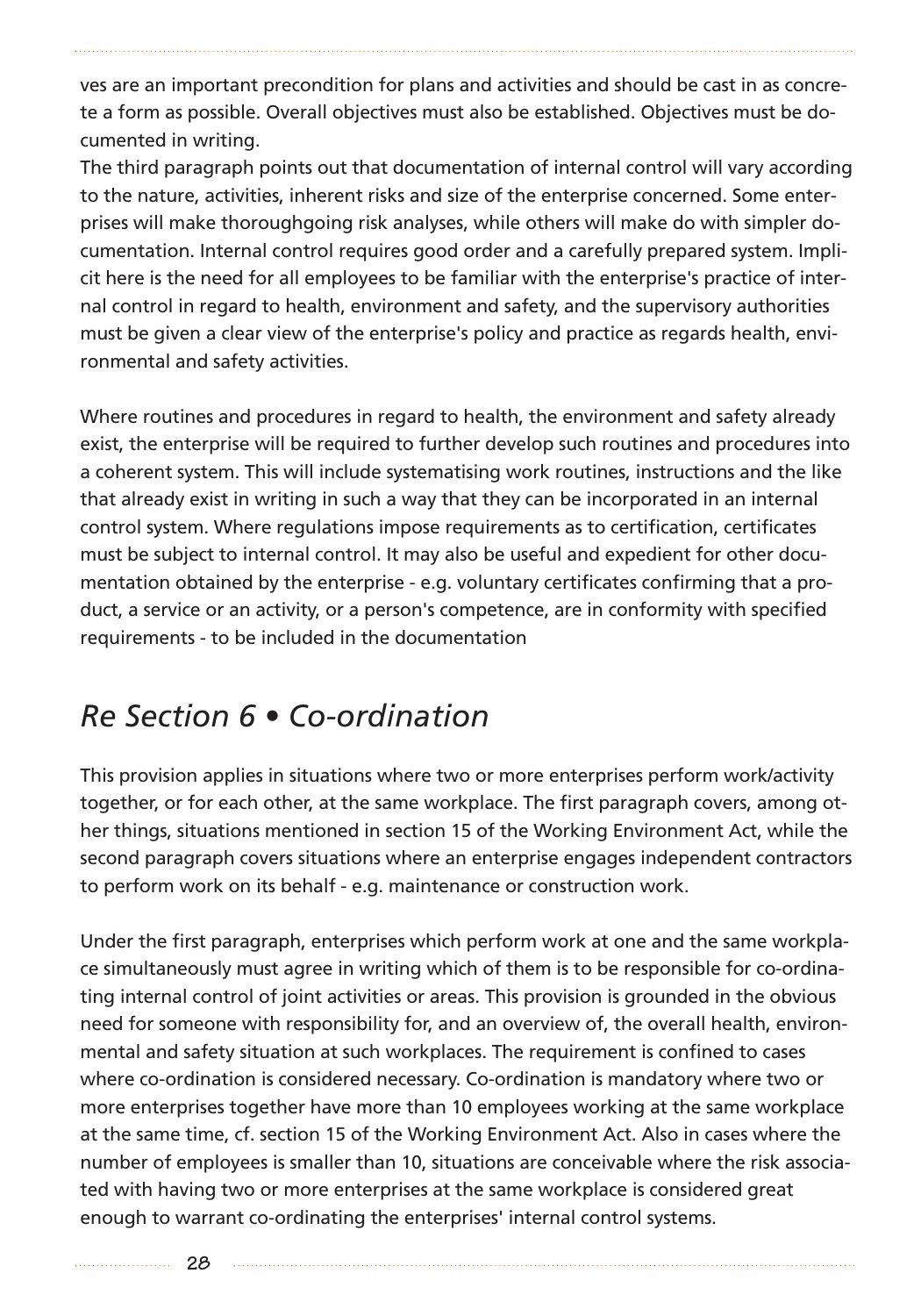In addition to establishing which enterprise has co-ordinating responsibility, the agreement should also specify the areas and/or activities to which this responsibility applies. Which enterprise singles itself out to take care of co-ordination will vary from case to case. In some cases it will be the one that contracts out an assignment, while in others a particular enterprise may be required to assume responsibility for co-ordination by virtue of the terms of its licence.

Rules governing co-ordination of two or more enterprises are set out in section 15 of the Working Environment Act and in the Construction Sites Safety and Health Regulations (Construction Client Regulations), among others. An enterprise assigned main co-ordinating responsibility under section 15 of the Working Environment Act will as a rule also have such responsibility under the Internal Control Regulation. According to the Construction Sites Safety and Health Regulations, the enterprise for which building operations are carried out and/or the project supervisor is/are responsible for designating a health, environment and safety co-ordinator at the building or construction site. The assumption is that the interests of co-ordinated internal control and health, environment and safety are best taken care of if one and the same enterprise bears responsibility for all the statutory obligations involved. Where there are two or more enterprises, each discharging obligations pursuant to different bodies of rules, they must co-ordinate operations to ensure that the overall result is in conformity with the law. At enterprises operating at e.g. shopping centres, industrial parks and the like, it may in many cases be natural for the operating company or holding company to assume co-ordinating responsibility. The enterprise in question must in all cases have the necessary overview, competence and authority.

If no agreement has been reached, the authorities may decide which of the enterprises shall be responsible for co-ordination. In special cases the supervisory authorities can also reverse an already formalised agreement. The precondition is that an enterprise assigned responsibility for co-ordinating internal control on a site where two or more different enterprises are working simultaneously must have the necessary overview, competence and authority to assume such responsibility. If the supervisory authorities find that the enterprise that has formally agreed to take on such responsibility is unfit to do so, the agreement may be cancelled.

The second paragraph deals with internal control in relation to independent contractors. This provision only applies to contract work done in connection with assignments on the commissioning enterprise's own site or installation.

The point of departure is that an enterprise carrying on activities connected with a physical installation etc., is obliged to ensure that all activities on the site are encompassed by internal control, regardless of whether or not those performing the activities are employed by the commissioning enterprise. The reason for this is that it is often immaterial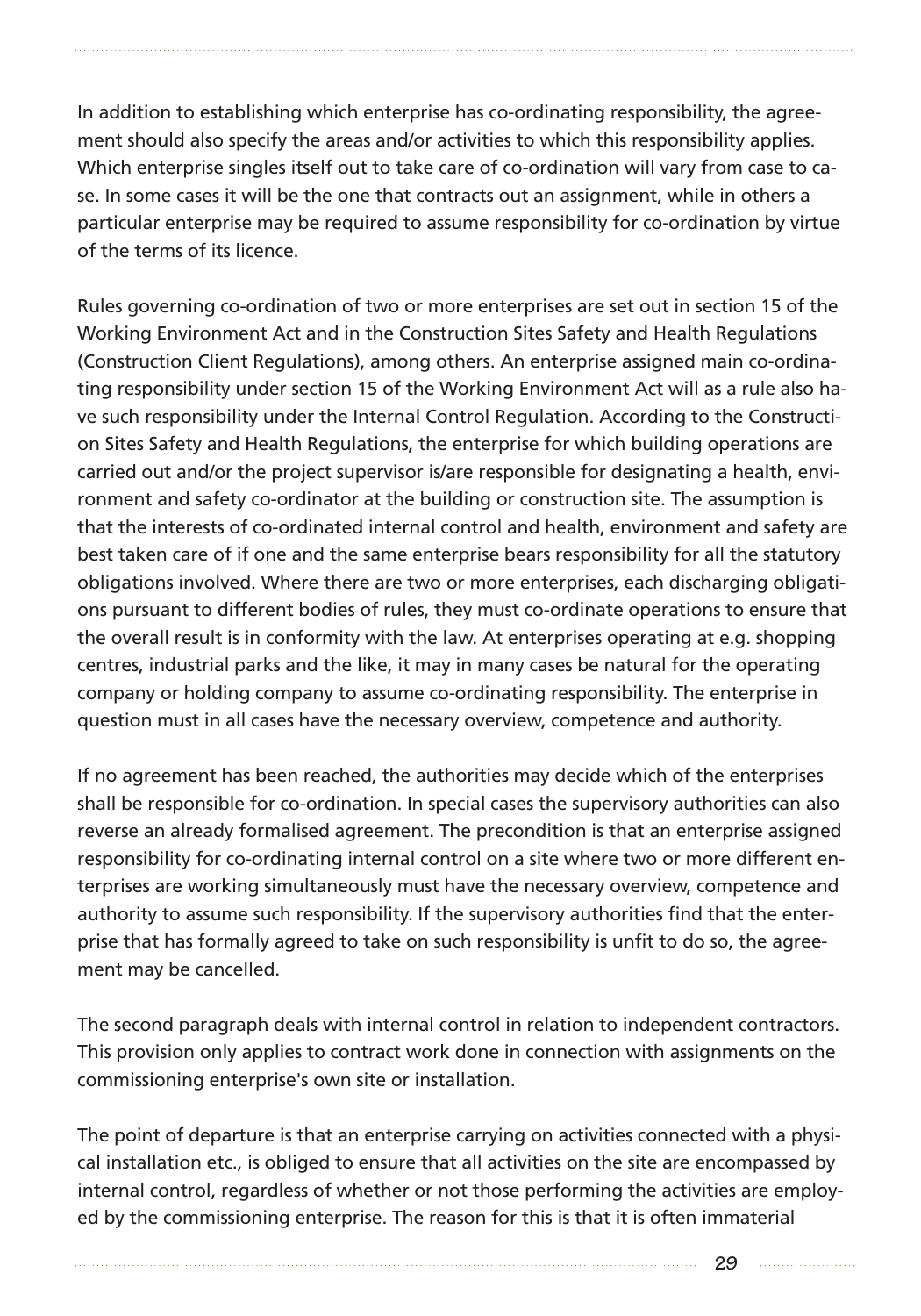whether the persons exposed to risk while working are employed by the enterprise or not. The same will naturally apply where there is a risk of polluting the external environment, and otherwise in connection with safety and protection measures needed to prevent dangerous or harmful situations from arising as a result of an enterprise's own activities. The internal control employed will be that of the contractor who performs the contract. This entails that the commissioning enterprise has to assess the risks arising when suppliers and contractors carry out activities on its site. Where contractors are engaged as a standing arrangement or on a frequent basis, fixed routines for this may need to be included in the enterprise's own internal control system. Where contractors are engaged only by way of exception, risks must be assessed on a case-by-case basis. What is essential is to assess any environmental or other hazards associated with the assignment.

According to the rules the person responsible for the enterprise must investigate whether the contractors engaged by the enterprise operate satisfactory internal control. In many cases it will be necessary to assess whether the enterprise's own internal control includes general routines and measures dealing with, say, the working environment, use of fire, protective equipment or pollution risks.

The degree of mutual modification and/or correction of the internal control of the commissioning enterprise and the contractor respectively will vary both with the type and scale of the contract, the enterprise's size and inherent risk factors and how satisfactory the contractor's internal control is considered to be. The aim throughout must be to ensure that internal control is co-ordinated to the degree required to ensure that the result is in conformity with the legislation.

As a rule no co-ordination of internal control will be called for where the enterprise purchases components, parts and equipment from another enterprise.

# *Re Section 7 • Supervisory authority*

This provision establishes who is responsible for supervising compliance with the regulations. The following bodies are supervisory authorities pursuant to the regulation:

- Norwegian Labour Inspection Authority (Working Environment Act)
- Directorate for Fire and Electrical Safety municipal fire prevention authorities (the Act relating to fire and explosion prevention)
- Directorate for Fire and Electrical Safety local inspections (Supervision of Act relating to inspection of Electrical Installations and Electrical Equipment, and parts of the Product Control Act as regards consumer services and the physical, thermal, mechanical and fire prevention properties of the products)
- Norwegian Pollution Control Authority (Pollution Control Act and Product Con-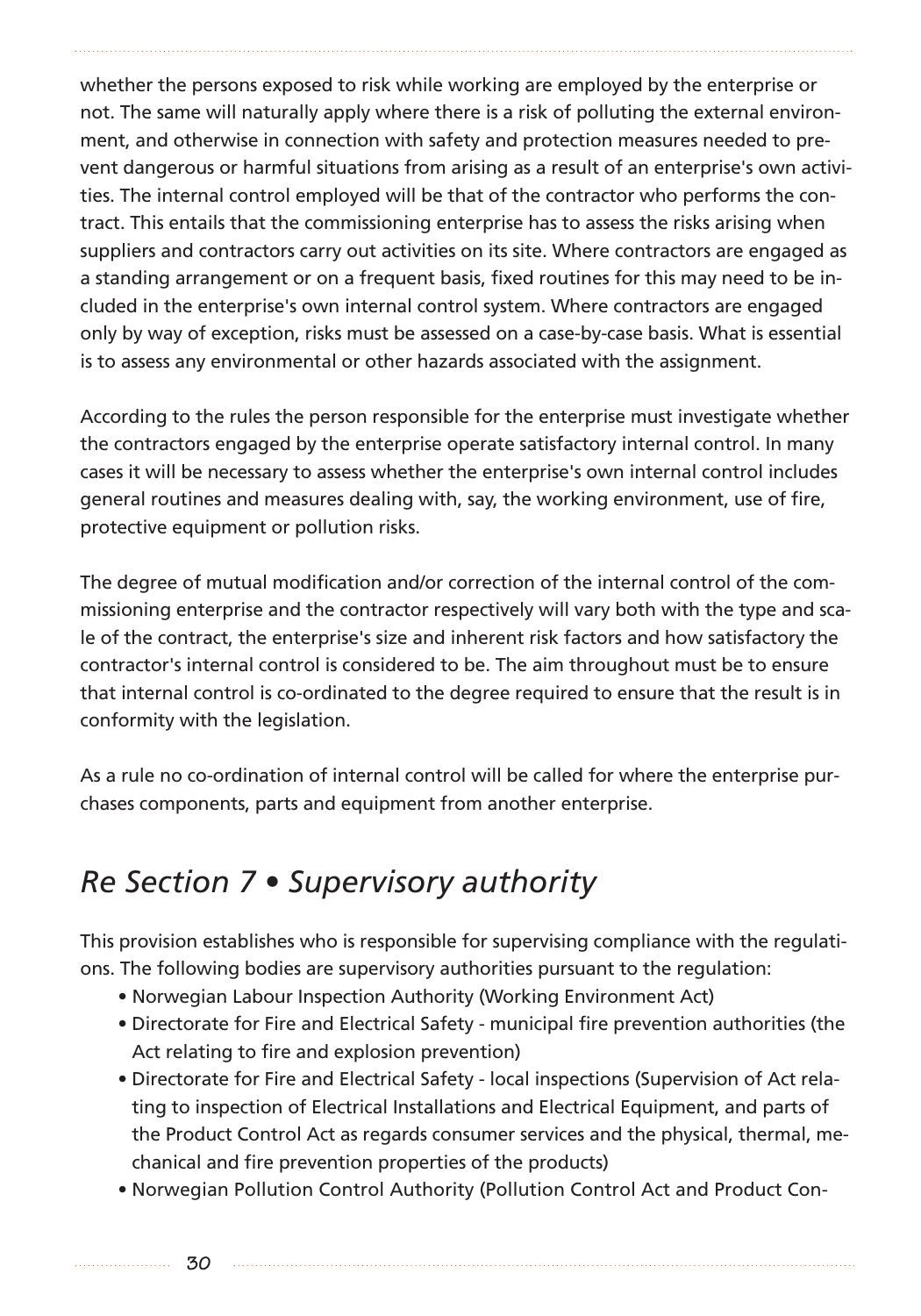trol Act)

- County governors (Pollution Control Act and certain regulations in pursuance of the Product Control Act)
- Industrial Safety and Security Organisation (Civil Defence Act)
- Norwegian Maritime Directorate (Regulations relating to pleasure boats issued pursuant to the Product Control Act)
- Directorate for Nature Management (Gene Technology Act; release of genetically modified organisms)
- Norwegian Directorate for Health and Social Welfare (Gene Technology Act; contained use of genetically modified organisms)
- Norwegian Radiation Protection Authority (Act on radiation protection and use of radiation)

The supervisory authorities utilise systems-based audits and verifications to assess the health, environmental and safety status at enterprises, placing the emphasis on preventive health, environment and safety work. The supervisory authorities do not confine themselves to assessing directly negative events such as injuries, emissions and absence from sickness. They also provide guidance on understanding the regulation's requirements and the principles of internal control. The scope of their obligation to provide guidance is regulated in the Public Administration Act. Trade organisations etc. can also give affiliated enterprises guidance on solutions appropriate to the branch of industry in question.

## *Re Section 8 • Exemptions*

Assessments must take into account the consequences of exemption for health, environmental and safety activities at the enterprise.

# *Re Section 9 • Appeals*

The supervisory authorities may make various types of decision to enforce this regulation. They may for example order an enterprise to comply with the requirement to establish internal control. Another example could be ordering an enterprise to comply with the requirements as to documentation of internal control. Such orders will normally take the form of «administrative decisions» which can be appealed to the immediate superior agency (see overview below). Orders to rectify breaches of an enterprise's internal control system and the like are issued pursuant to the internal control regulations. Orders to rectify concrete contraventions of the underlying body of laws and regulations are made in pursuance of the latter. Both types of order can be appealed to the agency superior to the agency which issued the order.

Decisions/orders made by the local Labour Inspectorate may be appealed to the Directo-